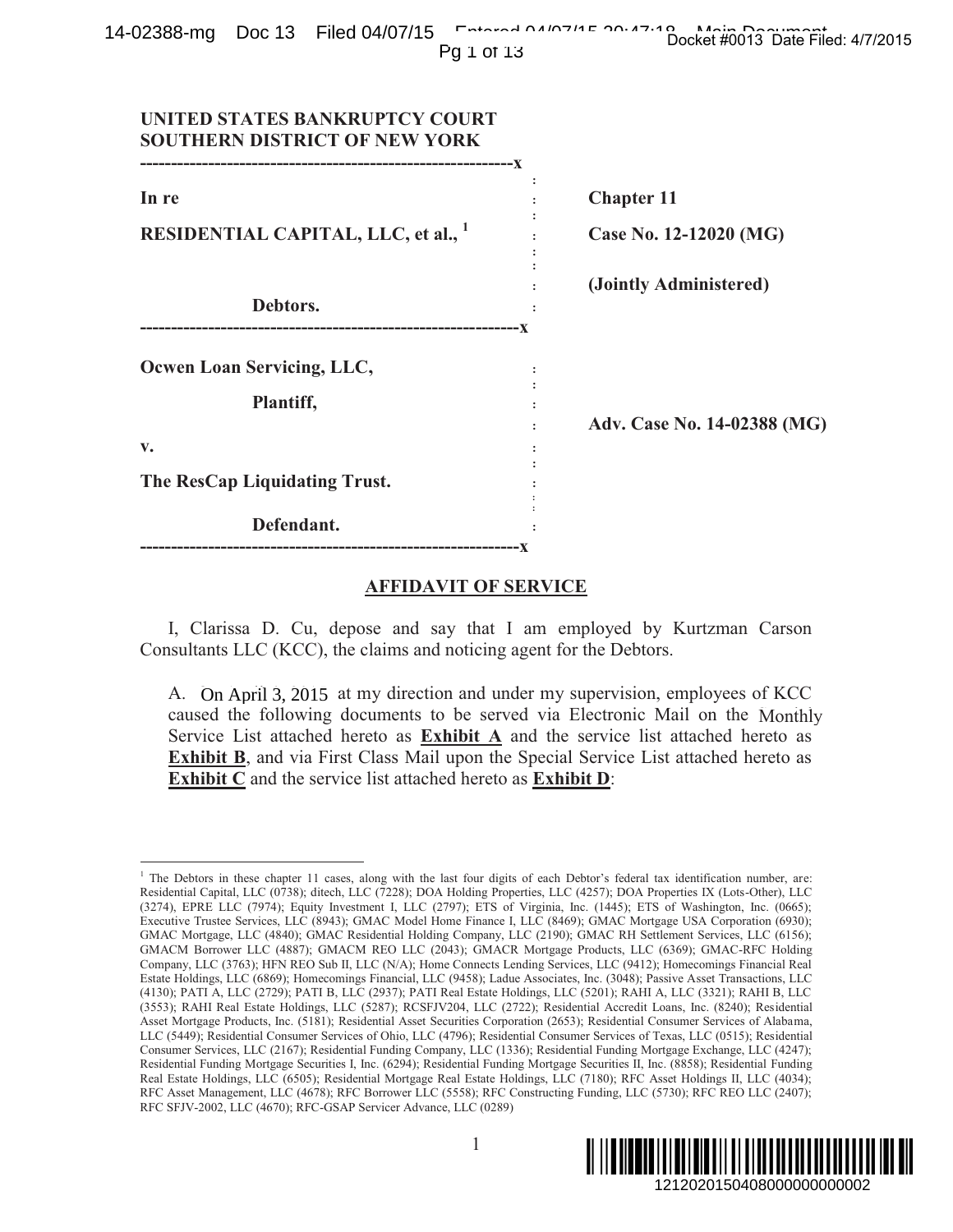The ResCap Liquidating Trust's Reply in Support of Motion for  $\bullet$ Summary Judgment [Adv. Docket No. 11]

Dated: April 7, 2015

Clarissa D. Cu

A notary public or other officer completing this certificate verifies only the identity of the individual who signed the document to which this certificate is attached, and not the truthfulness, accuracy or validity of that document.

State of California County of Los Angeles

Subscribed and sworn to (or affirmed) before me on this 7<sup>th</sup> of April, 2015, by Clarissa D. Cu, proved to me on the basis of satisfactory evidence to be the person who appeared before me.

Signature:

**JENNIFER GRAGEDA** Commission # 2013634 Notary Public - California Los Angeles County My Comm. Expires Mar 21, 2017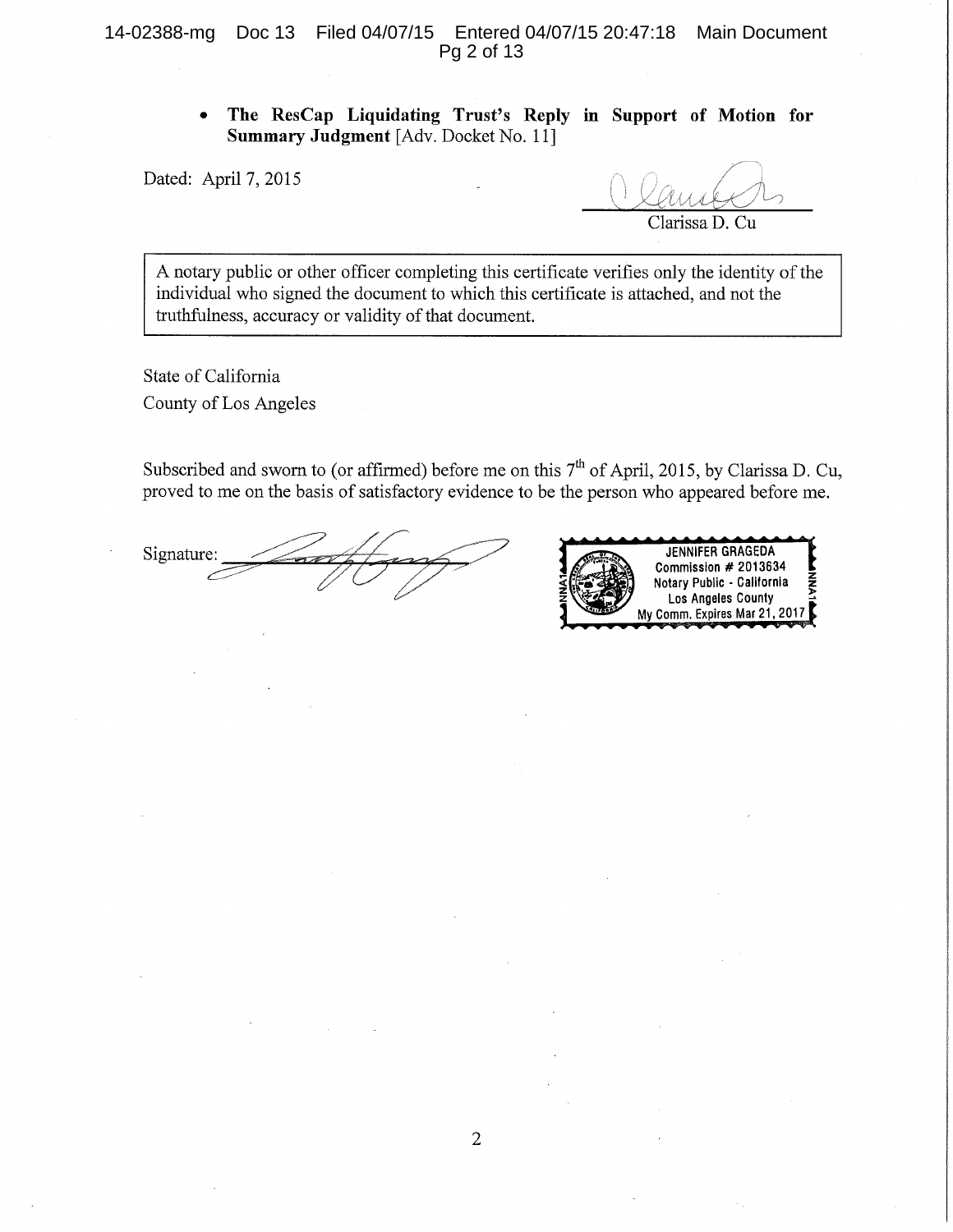14-02388-mg Doc 13 Filed 04/07/15 Entered 04/07/15 20:47:18 Main Document Pg 3 of 13

# **EXHIBIT A**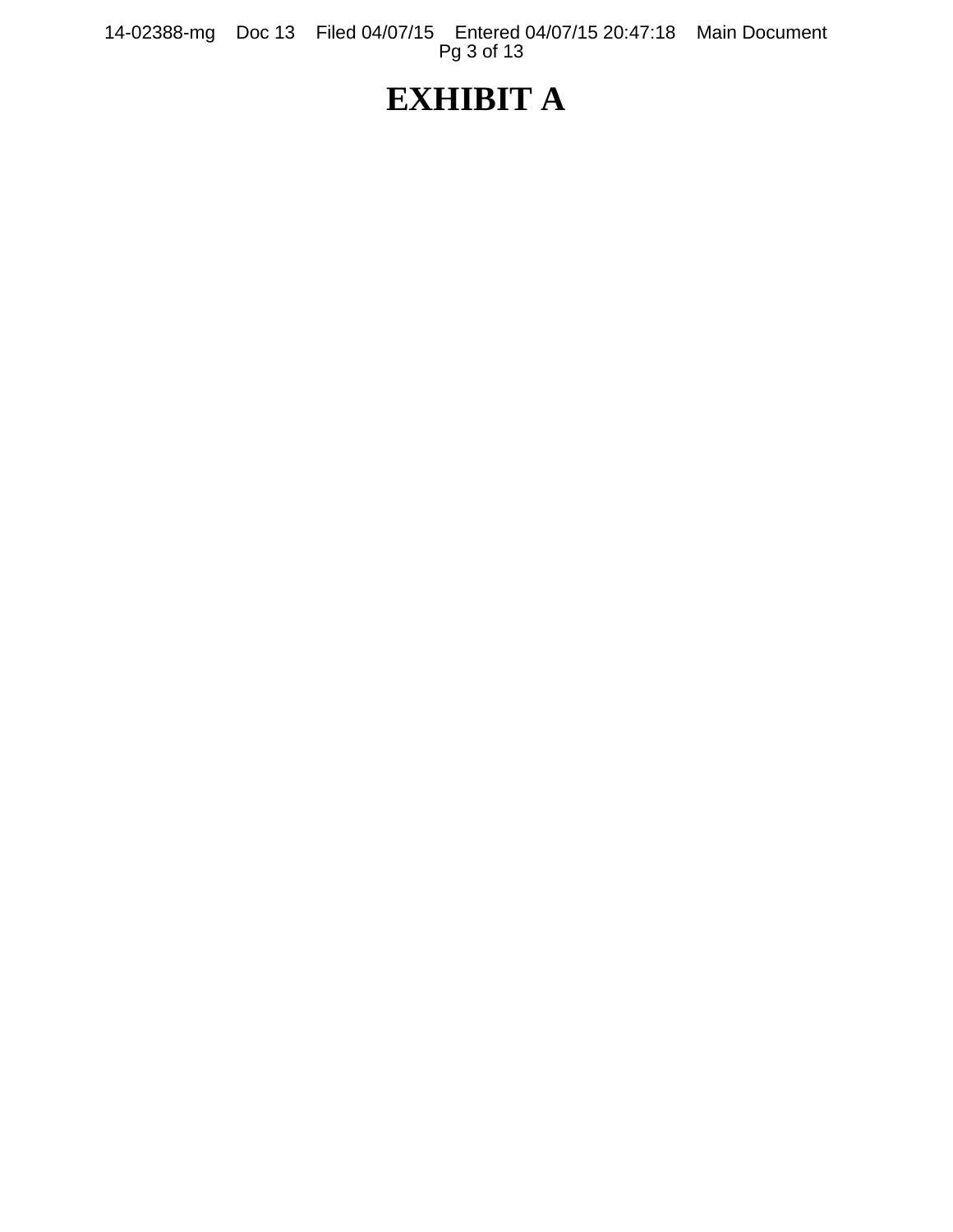## Exhibit A TLCT<br>Monthly Service List<br>Served via Electronic Mail 14-02388-mg Doc 13 Filed 04/07/15 <sub>Ext</sub>Entered 04/07/15 20:47:18 Main Document Nonth Service Light 13

| <b>NAME</b>                                                                      | <b>NOTICE NAME</b>                                                              | <b>EMAIL</b>                                                      | <b>DESCRIPTION</b>                                                                                                                         |
|----------------------------------------------------------------------------------|---------------------------------------------------------------------------------|-------------------------------------------------------------------|--------------------------------------------------------------------------------------------------------------------------------------------|
| Akerman Senterfitt LLP                                                           | Andrea S Hartley                                                                | andrea.hartley@akerman.com                                        | Counsel to EverBank                                                                                                                        |
| Akerman Senterfitt LLP                                                           | Susan F Balaschak & Hadi Khatib                                                 | susan.balaschak@akerman.com;<br>dgolden@akingump.com;             | Counsel to EverBank                                                                                                                        |
|                                                                                  |                                                                                 | dzensky@akingump.com;                                             |                                                                                                                                            |
|                                                                                  | Daniel H. Golden & David M. Zensky &<br>Abid Qureshi & Philip C Dublin & Rachel | aqureshi@akingump.com;<br>pdublin@akingump.com;                   | Special Counsel to UMB Bank, N.A., as successor<br>indenture trustee under that certain Indenture,                                         |
| Akin Gump Strauss Hauer & Feld LLP                                               | Ehrlich Albanese                                                                | ralbanese@akingump.com;                                           | dated as of June 6, 2008                                                                                                                   |
|                                                                                  |                                                                                 | rajohnson@akingump.com;                                           |                                                                                                                                            |
| Akin Gump Strauss Hauer & Feld LLP                                               | Fred S Hodara & Robert A Johnson &<br>Christopher W Carty                       | ccarty@akingump.com;<br>djnewman@akingump.com                     | Counsel to Aurelius Capital Management LP                                                                                                  |
|                                                                                  |                                                                                 |                                                                   |                                                                                                                                            |
| Aldine Independent School District<br>Aldridge Connors LLP                       | Courtney F Harris, Pamela H Walters<br><b>Bankruptcy Department</b>             | bnkatty@aldine.k12.tx.us<br>ecfmail@aclawllp.com                  | Attorneys for the Aldine Independent School District<br>PennyMac Loan Services, LLC                                                        |
|                                                                                  |                                                                                 | ken.coleman@allenovery.com;                                       | Counsel to HSBC Bank USA, NA as Trustee of Certain Mortgage Backed                                                                         |
| Allen & Overy LLP                                                                | Ken Coleman & John Kibler                                                       | john.kibler@allenovery.com<br>jeff.brown@gmacfs.com;              | Securities                                                                                                                                 |
| Ally Financial Inc                                                               | Jeffrey Brown Corporate Treasurer                                               | william.b.solomon@ally.com                                        | Secured Lender under the Secured Revolver and Line of Credit                                                                               |
| Alston & Bird LLP                                                                | John C Weitnauer Esq                                                            | kit.weitnauer@alston.com                                          | Counsel to Wells Fargo Bank, N.A. in its capacity as trustee, indenture trustee or<br>master servicer of certain RMBS trusts               |
|                                                                                  |                                                                                 | marty.bunin@alston.com;                                           | Counsel to Wells Fargo Bank, N.A. in its capacity as trustee, indenture trustee or                                                         |
| Alston & Bird LLP                                                                | Martin G Bunin Esq & William Hao Esq                                            | william.hao@alston.com                                            | master servicer of certain RMBS trusts<br>Counsel to Wells Fargo Bank, N.A. in its capacity as trustee, indenture trustee or               |
| Alston & Bird LLP                                                                | William B Macurda                                                               | bill.macurda@alston.com                                           | master servicer of certain RMBS trusts                                                                                                     |
|                                                                                  | John Mark Stern bankruptcy &<br><b>Collections Division</b>                     | ohn.stern@texasattorneygeneral.gov                                | Counsel to the Texas Comptroller of Public Accounts                                                                                        |
| <b>Assistant Attorney General</b>                                                |                                                                                 | petriea@ballardspahr.com;                                         |                                                                                                                                            |
| <b>Ballard Spahr LLP</b>                                                         | Andrew J. Petrie & Sarah B. Wallace                                             | wallaces@ballardspahr.com                                         | Counsel to CitiMortgage Inc                                                                                                                |
| <b>Ballard Spahr LLP</b>                                                         | Sarah Schindler-Williams, Esquire                                               | Schindlerwilliamss@ballardspahr.com;<br>marriott@ballardspahr.com | Counsel to PNC Bank NA                                                                                                                     |
|                                                                                  |                                                                                 |                                                                   |                                                                                                                                            |
|                                                                                  |                                                                                 | Sarah.Stout@BNYMellon.com;<br>Jennifer.Provenzano@BNYMellon.com;  |                                                                                                                                            |
| Bank of New York Mellon                                                          | Sarah Stout & Jennifer J Provenzano                                             | Mageshwaran.Ramasamy@BNYMellon.com                                | Securitization/HELOC Trustee                                                                                                               |
|                                                                                  |                                                                                 |                                                                   |                                                                                                                                            |
| Barclays Bank PLC<br>Barnes & Thornburg LLP                                      | Joe Tricamo & May Wong<br>David M Powlen                                        | xrausloanops5@barclays.com<br>david.powlen@btlaw.com              | Barclays Bank PLC, as administrative agent under the Pre-Petition GSAP Facility<br>Counsel to USAA Federal Savings Bank                    |
| Barry B Eskanos JD MPA & Ami B Eskanos                                           |                                                                                 | bbeskanos@aol.com                                                 | Creditor                                                                                                                                   |
| Bernstein Litowitz Berger & Grossmann LLP                                        | David R Stickney & Jonathan D Uslaner                                           | davids@blbglaw.com:<br>ionathanu@blbglaw.com                      | Counsel to Cambridge Place Investments Management Inc.                                                                                     |
| Bernstein Litowitz Berger & Grossmann LLP                                        | Jai K Chandrasekhar                                                             | jai@blbglaw.com                                                   | Counsel to Cambridge Place Investments Management Inc.                                                                                     |
| <b>Blank Rome LLP</b>                                                            | Michael B Schaedle                                                              | schaedle@blankrome.com                                            | Counsel to PNC Mortgage a Division of PNC Bank NA                                                                                          |
| <b>Blank Rome LLP</b>                                                            | Stanley B Tarr & Alan M Root                                                    | tarr@blankrome.com; root@blankrome.com                            | Counsel to PNC Mortgage a Division of PNC Bank NA                                                                                          |
|                                                                                  | c/o Ally Financial Inc, Attn Courtney<br>Lowman                                 |                                                                   | Buyer under the Pre-Petition Ally Repo Facility                                                                                            |
| <b>BMMZ Holding LLC</b><br>BRACEWELL & GIULIANI LLP                              | Ryan M. Philp                                                                   | courtney.lowman@ally.com<br>ryan.philp@bgllp.com                  | Counsel to Lender Processing Services Inc                                                                                                  |
| BRACEWELL & GIULIANI LLP                                                         | Stan Chelney                                                                    | stan.chelney@bgllp.com                                            | Counsel to Lender Processing Services Inc                                                                                                  |
| Brian Kessler, et al                                                             | c/o Walters Bender Strohbehn &<br>Vaughan, P.C.                                 | jhaake@wbsvlaw.com                                                | Top 50 Creditors                                                                                                                           |
| <b>Brown Rudnick LLP</b>                                                         | Sigmund S Wissner Gross                                                         | swissnergross@brownrudnick.com                                    | Counsel to Paulson & Co. Inc.                                                                                                              |
| <b>Bustos &amp; Associates</b>                                                   | Pablo Bustos                                                                    | pbustos@bustosassociates.com                                      | Counsel to Creditor Conrad P Burnett Jr                                                                                                    |
| Butler Fitzgerald Fiveson & McCarthy                                             | David K Fiveson & Jennifer M Hall                                               | dfiveson@bffmlaw.com; jmhall@bffmlaw.com                          | Counsel to Jason and Jennifer Schermerhorn                                                                                                 |
|                                                                                  |                                                                                 | gregory.petrick@cwt.com;                                          |                                                                                                                                            |
| Cadwalader Wickersham & Taft LLP<br>Cadwalader Wickersham & Taft LLP             | Gregory M Petrick & Ingrid Bagby<br>Mark C Ellenberg Esq                        | ingrid.bagby@cwt.com<br>mark.ellenberg@cwt.com                    | Counsel to MBIA Insurance Corporation<br>Counsel to MBIA Insurance Corporation                                                             |
| Caley Dehkhoda & Quadri dba Wong Fleming                                         | Dianna J Caley                                                                  | dcaley@wongfleming.com                                            | Counsel to Caley Dekhoda & Qadri                                                                                                           |
| Carter Ledyard & Milburn LLP<br>Citibank NA                                      | Aaron R Cahn & Leonardo Trivigno<br>Attn Bobbie Theivakumaran                   | bankruptcy@clm.com<br>bobbie.theivakumaran@citi.com               | Counsel to an Ad Hoc Consortium of RMBS holders<br>Secured lender under the Mortgage Servicing Rights Facility                             |
|                                                                                  |                                                                                 | maofiling@cgsh.com; tmoloney@cgsh.com;                            | Special Counsel to Wilmington Trust National Association as Indenture Trustee for                                                          |
| Cleary Gottlieb Steen & Hamilton LLP                                             | Sean A O Neal and Thomas J Moloney                                              | soneal@cgsh.com;<br>jennifer.demarco@cliffordchance.com;          | Various Series of Unsecured Notes                                                                                                          |
| Clifford Chance US LLP                                                           | Jennifer C DeMarco & Adam Lesman                                                | adam.lesman@cliffordchance.com                                    | Counsel to Ocwen Loan Servicing LLC                                                                                                        |
|                                                                                  |                                                                                 | jlaitman@cohenmilstein.com;<br>clometti@cohenmilstein.com;        |                                                                                                                                            |
|                                                                                  | Joel P Laitman, Christopher Lometti,                                            | meisenkraft@cohenmilstein.com:                                    |                                                                                                                                            |
|                                                                                  | Michael B Eisenkraft, Daniel B Rehns &<br>Kenneth M Rehns                       | drehns@cohenmilstein.com;                                         |                                                                                                                                            |
| Cohen Milstein Sellers & Toll PLLC<br>Cohn Birnbaum & Shea PC                    | Scott D Rosen                                                                   | krehns@cohenmilstein.com<br>srosen@cbshealaw.com                  | Counsel to Lead Plaintiff<br>Counsel to Farmington Woods                                                                                   |
| Cole Schotz Meisel Forman & Leonard PA                                           | Michael D Warner & Emily S Chou                                                 | mwarner@coleschotz.com                                            | Counsel to HP Enterprise Services LLC                                                                                                      |
| Commonwealth of Pennsylvania, Department of Labor and Industry                   | Joseph Kots                                                                     | ra-li-ucts-bankrupt@state.pa.us                                   | Commonwealth of Pennsylvania, Department of Labor and Industry, Office of<br>Unemployment Compensation Tax Services (UCTS)                 |
| Crowe & Dunlevy PC                                                               | William H. Hoch                                                                 | will.hoch@crowedunlevy.com                                        | Counsel to MidFirst Bank                                                                                                                   |
| Curtis Mallet-Prevost Colt & Mosle LLP<br>Curtis Mallet-Prevost Colt & Mosle LLP | Maryann Gallagher Esq<br>Michael A Cohen Esq                                    | mgallagher@curtis.com<br>macohen@curtis.com                       | Conflicts Counsel to the Debtors<br>Conflicts Counsel to the Debtors                                                                       |
| Curtis Mallet-Prevost Colt & Mosle LLP                                           | Steven J Reisman Esq                                                            | sreisman@curtis.com                                               | Conflicts Counsel to the Debtors                                                                                                           |
| Day Pitney LLP<br>Day Pitney LLP                                                 | Herbert K Ryder<br>James J Tancredi                                             | hryder@daypitney.com<br>ijtancredi@daypitney.com                  | Counsel to Connecticut Housing Finance Authority<br>Counsel to Connecticut Housing Finance Authority                                       |
| Day Pitney LLP                                                                   | Joshua W. Cohen                                                                 | wcohen@daypitney.com                                              | Counsel to Connecticut Housing Finance Authority                                                                                           |
|                                                                                  |                                                                                 | glenn.siegel@dechert.com;                                         |                                                                                                                                            |
|                                                                                  |                                                                                 | hector.gonzalez@dechert.com;<br>brian.greer@dechert.com;          |                                                                                                                                            |
|                                                                                  | Glenn E Siegel, Hector Gonzalez, Brian                                          | mauricio.espana@dechert.com;                                      |                                                                                                                                            |
| Dechert LLP<br>Deutsche Bank                                                     | E Greer & Mauricio A Espana<br>Rosa Mendez                                      | craig.druehl@dechert.com<br>rosa.mendez@db.com                    | Counsel to Bank of New York Mellon Trust Company NA<br>Securitization Trustee                                                              |
| Deutsche Bank Trust Company Americas                                             | Attn Brendan Meyer                                                              | Brendan.meyer@db.com                                              | Member of Official Committee of Unsecured Creditors                                                                                        |
| Diem T Nguyen                                                                    |                                                                                 | diem.home@gmail.com                                               | Interested Party, Diem T Nguyen<br>Counsel for HSBC Bank USA, National Association as                                                      |
|                                                                                  |                                                                                 |                                                                   | Trustee for the Deutsche Alt-A Securities Mortgage                                                                                         |
| DUANE MORRIS LLP                                                                 |                                                                                 |                                                                   | Loan Trust, Series 2007-OA5 and Ocwen Loan<br>Servicina LLC                                                                                |
|                                                                                  | Brett L. Messinger                                                              | blmessinger@duanemorris.com                                       | Counsel to Bank of America NA, Aurora Loan Services & Residential Capital LLC,                                                             |
| Fein Such & Crane LLP                                                            | Mark K Broyles Esq                                                              | broylesmk@rgcattys.com                                            | Residential Capital LLC                                                                                                                    |
| Fein Such & Crane LLP                                                            | Tammy L Terrell Benoza                                                          | tterrell@feinsuch.com                                             | Counsel to GMAC Mortgage LLC                                                                                                               |
|                                                                                  |                                                                                 |                                                                   | Counsel to GMAC Mortgage LLC: Counsel to Rushmore Loan Management                                                                          |
| Fein Such & Crane LLP                                                            | Tammy L Terrell Benoza                                                          | tterrell@feinsuch.com                                             | Services, as servicer for Wells Fargo Bank, NA, Not in Its Individual Capacity but<br>Solely as Trustee for the RMAC Trust, Series 2011-1T |
| Felderstein Fitzgerald Willoughby & Pascuzzi LLP                                 | Paul J Pascuzzi                                                                 | ppascuzzi@ffwplaw.com                                             | Counsel to California Housing Finance Agency                                                                                               |
| <b>FIDC</b><br>Flores & Saucedo PLLC                                             | Dennis J Early<br>Christina Flores                                              | dearly@fdic.gov<br>floressaucedoplic@gmail.com                    | Counsel to the FDIC<br>Counsel to City of Laredo Tax Department                                                                            |
| Foley & Mansfield PLLP                                                           | Thomas J Lallier                                                                | tlallier@foleymansfield.com                                       | Counsel to TCF National Bank                                                                                                               |
|                                                                                  | Kenton W Hambrick Associate General                                             |                                                                   |                                                                                                                                            |
| Freddie Mac<br>Freeborn & Peters LLP                                             | Counsel<br>Devon J Eggert Esq                                                   | kenton_hambrick@freddiemac.com<br>deggert@freebornpeters.com      | Counsel to Freddie Mac<br>Counsel to Mercer (US) Inc.                                                                                      |
| Freeborn & Peters LLP                                                            | Thomas R Fawkes Esq                                                             | tfawkes@freebornpeters.com                                        | Counsel to Mercer (US) Inc.                                                                                                                |
| Fried Frank Harris Shriver & Jacobson                                            | William G McGuinness & Gary L Kaplan                                            | gary.kaplan@friedfrank.com                                        | Counsel to the RALI Certificate Underwriters                                                                                               |
| Gibbons PC                                                                       | Attn Karen A Giannelli Esq                                                      | kgiannelli@gibbonslaw.com                                         | Counsel to Wells Fargo Bank, NA                                                                                                            |
|                                                                                  | Kathy D Patrick Esq & Scott A                                                   | kpatrick@gibbsbruns.com;<br>shumphries@gibbsbruns.com             |                                                                                                                                            |
| Gibbs & Bruns LLP<br>Gibbs & Bruns, L.L.P.                                       | Humphries Esq<br>Kathy D. Patrick                                               | kpatrick@gibbsbruns.com                                           | Counsel to Ad Hoc RMBS Holder Group<br>Counsel to the Institutional Investors                                                              |
|                                                                                  |                                                                                 | DFeldman@gibsondunn.com;                                          |                                                                                                                                            |
| Gibson Dunn Crutcher<br>Ginnie Mae                                               | David M Feldman & Joshua Weisser<br>Ted Tozer                                   | JWeisser@gibsondunn.com<br>theodore.w.tozer@hud.gov               | Counsel to Amherst Advisory & Management<br>GSE - Ginnie Mae                                                                               |
| Godfrey & Kahn SC                                                                | Katherine Stadler                                                               | kstadler@gklaw.com                                                | Counsel to ResCap Liquidating Trust                                                                                                        |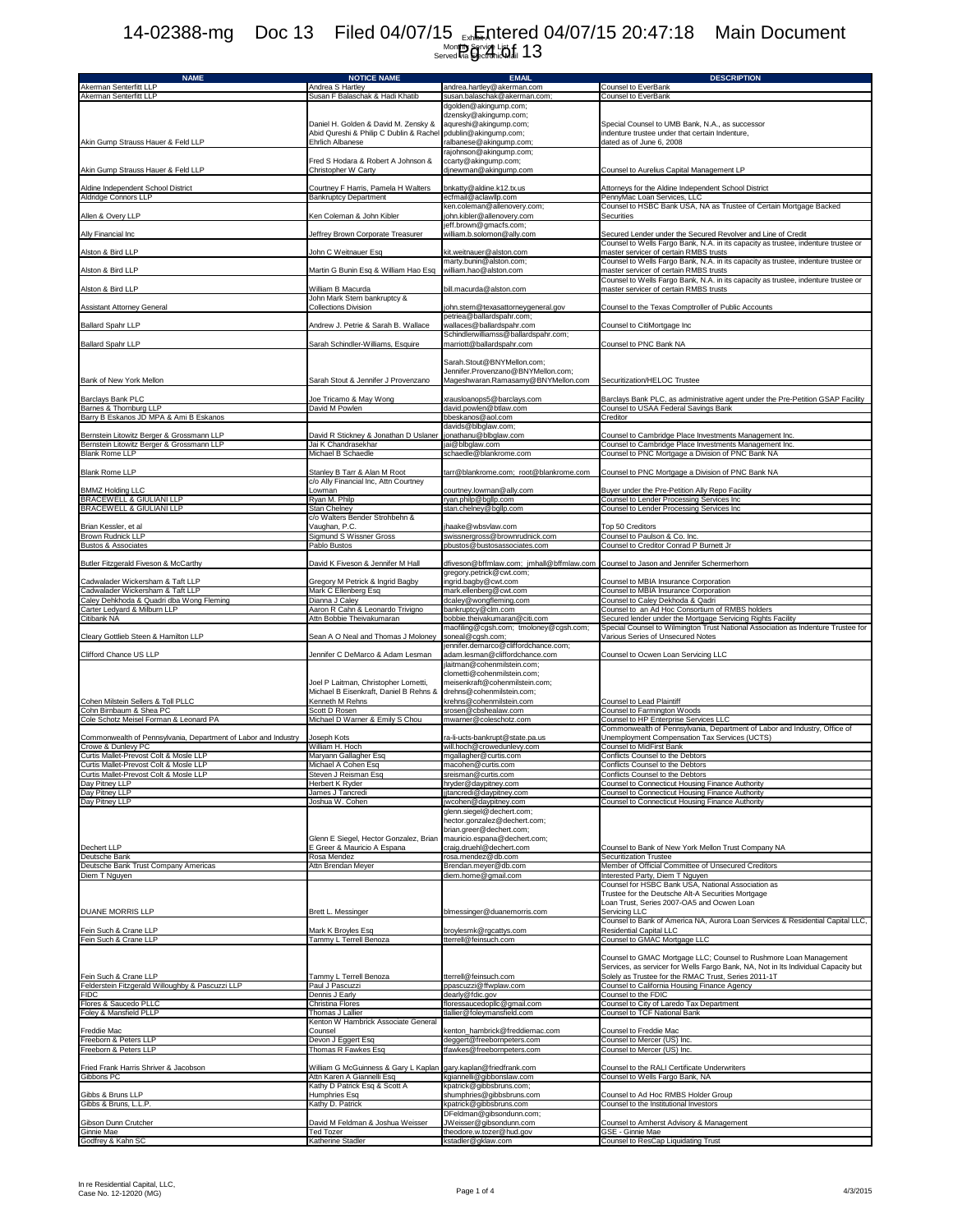## Exhibit A TLCT<br>Month Service List<br>Served via Electronic Mail 14-02388-mg Doc 13 Filed 04/07/15 <sub>Ext</sub>Entered 04/07/15 20:47:18 Main Document  $\frac{1}{2}$  on the Service Light  $13$

| <b>NAME</b>                                                                                      | <b>NOTICE NAME</b>                                                                        | <b>EMAIL</b>                                                                                                                                       | <b>DESCRIPTION</b>                                                                                                                                                                                                                                                                                                                                                                                                                                                                                                                                                                                                                                                                                                                                                                                                                                                                                                                                                                                                                                                                          |
|--------------------------------------------------------------------------------------------------|-------------------------------------------------------------------------------------------|----------------------------------------------------------------------------------------------------------------------------------------------------|---------------------------------------------------------------------------------------------------------------------------------------------------------------------------------------------------------------------------------------------------------------------------------------------------------------------------------------------------------------------------------------------------------------------------------------------------------------------------------------------------------------------------------------------------------------------------------------------------------------------------------------------------------------------------------------------------------------------------------------------------------------------------------------------------------------------------------------------------------------------------------------------------------------------------------------------------------------------------------------------------------------------------------------------------------------------------------------------|
|                                                                                                  |                                                                                           |                                                                                                                                                    | Counsel to Stichting Pensioenfunds ABP, huntington Bancshares Inc, John<br>Hancock Life Insurance Company (U.S.A.), John Hancock Life Insurance                                                                                                                                                                                                                                                                                                                                                                                                                                                                                                                                                                                                                                                                                                                                                                                                                                                                                                                                             |
|                                                                                                  | Georffrey C Jarvis Matthew P Morris &                                                     | gjarvis@gelaw.com; mpmorris@gelaw.com;                                                                                                             | Company (U.S.A.) Separate Account 6A & John Hancock Life Insurance                                                                                                                                                                                                                                                                                                                                                                                                                                                                                                                                                                                                                                                                                                                                                                                                                                                                                                                                                                                                                          |
| Grant & Eisenhofer PA<br>Guttleman Muhlstock Chewcaskie                                          | Deborah A Elman<br><b>Brian Chewcaskie</b>                                                | delman@gelaw.com<br>brian@gmcnjlaw.com                                                                                                             | Company (U.S.A.) Separate Account 131<br>Counsel to the Township of Saddle Brook                                                                                                                                                                                                                                                                                                                                                                                                                                                                                                                                                                                                                                                                                                                                                                                                                                                                                                                                                                                                            |
|                                                                                                  |                                                                                           |                                                                                                                                                    | Counsel to Gray & Associates, Duncan C Delhey, Jay Pitner, Michael Riley, and                                                                                                                                                                                                                                                                                                                                                                                                                                                                                                                                                                                                                                                                                                                                                                                                                                                                                                                                                                                                               |
| Hinshaw & Culbertson                                                                             | Benjamin Noren                                                                            | bnoren@hinshawlaw.com                                                                                                                              | William Foshag Adv Case 13-01208<br>Counsel to Gray & Associates, LLP, Duncan C. Delhey, Jay J. Pitner, Michael M.                                                                                                                                                                                                                                                                                                                                                                                                                                                                                                                                                                                                                                                                                                                                                                                                                                                                                                                                                                          |
| HINSHAW & CULBERTSON LLP                                                                         | Benjamin Noren                                                                            | bnoren@hinshawlaw.com                                                                                                                              | Riley, and William N. Foshag                                                                                                                                                                                                                                                                                                                                                                                                                                                                                                                                                                                                                                                                                                                                                                                                                                                                                                                                                                                                                                                                |
| HINSHAW & CULBERTSON LLP                                                                         | Schuyler B. Kraus                                                                         | skraus@hinshawlaw.com                                                                                                                              | Counsel to Gray & Associates, LLP, Duncan C. Delhey, Jay J. Pitner, Michael M.<br>Riley, and William N. Foshag                                                                                                                                                                                                                                                                                                                                                                                                                                                                                                                                                                                                                                                                                                                                                                                                                                                                                                                                                                              |
| <b>HP Enterprise Services LLC</b>                                                                | Ayala Hassell Esq                                                                         | ayala.hassell@hp.com                                                                                                                               | Counsel to HP Enterprise Services LLC                                                                                                                                                                                                                                                                                                                                                                                                                                                                                                                                                                                                                                                                                                                                                                                                                                                                                                                                                                                                                                                       |
| Hunton & Williams LLP<br>Imperial County Tax Collector                                           | Richard P Norton & Robert A Rich                                                          | rnorton@hunton.com; rrich2@hunton.com<br>floraoropeza@co.imperial.ca.us                                                                            | Counsel to Newport Management Corporation<br>County of Imperial California                                                                                                                                                                                                                                                                                                                                                                                                                                                                                                                                                                                                                                                                                                                                                                                                                                                                                                                                                                                                                  |
| Iron Mountain Information Management Inc                                                         | Joseph Corrigan                                                                           | bankruptcy2@ironmountain.com                                                                                                                       | Counsel to Iron Mountain Information Management Inc                                                                                                                                                                                                                                                                                                                                                                                                                                                                                                                                                                                                                                                                                                                                                                                                                                                                                                                                                                                                                                         |
| John Ciampoli County Attorney of Nassau County<br>Jones Day                                      | Patrick R Gallagher<br>Carl E Black                                                       | pgallagher@nassaucountyny.gov<br>ceblack@jonesday.com                                                                                              | Counsel to Attorney of Nassau County<br>Counsel to Financial Guaranty Insurance Company                                                                                                                                                                                                                                                                                                                                                                                                                                                                                                                                                                                                                                                                                                                                                                                                                                                                                                                                                                                                     |
|                                                                                                  |                                                                                           |                                                                                                                                                    |                                                                                                                                                                                                                                                                                                                                                                                                                                                                                                                                                                                                                                                                                                                                                                                                                                                                                                                                                                                                                                                                                             |
| Jones Day<br>Julie Eriksen                                                                       | Corinne Ball, Richard L Wynne & Lance<br>E Miller                                         | cball@jonesday.com; rlwynne@jonesday.com;<br>lemiller@jonesday.com;<br>ceblack@jonesday.com<br>reriksen1@gmail.com                                 | Counsel to Financial Guaranty Insurance Company<br>Creditor Julie Eriksen                                                                                                                                                                                                                                                                                                                                                                                                                                                                                                                                                                                                                                                                                                                                                                                                                                                                                                                                                                                                                   |
| Kasowitz, Benson, Torres & Friedman LLP<br>KATHLEEN G CULLY PLLC                                 | Andrew K Glenn, Matthew B Stein,<br>Daniel A Fliman & Nii Amar Amamoo<br>Kathleen G Cully | aglenn@kasowitz.com; mstein@kasowitz.com;<br>dfliman@kasowitz.com:<br>namamoo@kasowitz.com<br>kgcully@kgcully.com                                  | Counsel to the Federal Housing Finance Agency as Conservator of the Federal<br>National Mortgage Association ("Fannie Mae") and the Federal Home Loan<br>Mortgage Corporation<br>Counsel to Lorraine McNeal                                                                                                                                                                                                                                                                                                                                                                                                                                                                                                                                                                                                                                                                                                                                                                                                                                                                                 |
|                                                                                                  |                                                                                           |                                                                                                                                                    | Counsel to UMB Bank N.A. as Successor Indenture Trustee to the Debtors'                                                                                                                                                                                                                                                                                                                                                                                                                                                                                                                                                                                                                                                                                                                                                                                                                                                                                                                                                                                                                     |
| Kelley Drye & Warren LLP                                                                         | James S Carr & Eric R Wilson                                                              | kdwbankruptcydepartment@kelleydrye.com                                                                                                             | Prepetition Junior Secured Notes                                                                                                                                                                                                                                                                                                                                                                                                                                                                                                                                                                                                                                                                                                                                                                                                                                                                                                                                                                                                                                                            |
| Kessler Topaz Meltzer & Check LLP                                                                | Edward W. Ciolko Donna Siegel Moffa                                                       | eciolko@ktmc.com; dmoffa@ktmc.com                                                                                                                  | Counsel to Plaintiffs and the Putative Class                                                                                                                                                                                                                                                                                                                                                                                                                                                                                                                                                                                                                                                                                                                                                                                                                                                                                                                                                                                                                                                |
| Kilpatrick & Associates PC                                                                       | Richardo I Kilpatrick                                                                     | ecf@kaalaw.com                                                                                                                                     | Counsel to Oakland County Treasurer; Counsel to Wayne County Treasurer                                                                                                                                                                                                                                                                                                                                                                                                                                                                                                                                                                                                                                                                                                                                                                                                                                                                                                                                                                                                                      |
|                                                                                                  | W. Austin Jowers & Paul K. Ferdinands                                                     | thadwilson@kslaw.com; ajowers@kslaw.com;                                                                                                           |                                                                                                                                                                                                                                                                                                                                                                                                                                                                                                                                                                                                                                                                                                                                                                                                                                                                                                                                                                                                                                                                                             |
| King & Spalding LLP                                                                              | & Thaddeus D. Wilson                                                                      | pferdinands@kslaw.com                                                                                                                              | Counsel to Lone Star U.S. Acquisitions, LLC<br>Counsel to Landon Rothstein, Jennifer Davidson, Robert Davidson, and Ihor                                                                                                                                                                                                                                                                                                                                                                                                                                                                                                                                                                                                                                                                                                                                                                                                                                                                                                                                                                    |
| KIRBY MCINERNEY LLP                                                                              | Mark A Strauss & J Brandon Walker                                                         | mstrauss@kmllp.com; bwalker@kmllp.com                                                                                                              | Kobryn, Individually and on Behalf of All Others Similarly Situated                                                                                                                                                                                                                                                                                                                                                                                                                                                                                                                                                                                                                                                                                                                                                                                                                                                                                                                                                                                                                         |
| Kirkland & Ellis<br>Kirkland & Ellis                                                             | Judson Brown<br>Richard M Cieri                                                           | judson.brown@kirkland.com<br>richard.cieri@kirkland.com                                                                                            | Counsel to Ally Financial re Adv. Case No.12-01934<br>Counsel to the Equity Security Holders (Ally Financial and Ally Bank)                                                                                                                                                                                                                                                                                                                                                                                                                                                                                                                                                                                                                                                                                                                                                                                                                                                                                                                                                                 |
|                                                                                                  | Attn Ray C Schrock & Stephen E                                                            | ray.schrock@weil.com;<br>richard.cieri@kirkland.com;<br>stephen.hessler@kirkland.com;<br>projectrodeo@kirkland.com;<br>William.b.Solomon@ally.com; |                                                                                                                                                                                                                                                                                                                                                                                                                                                                                                                                                                                                                                                                                                                                                                                                                                                                                                                                                                                                                                                                                             |
| Kirkland & Ellis LLP                                                                             | Hessler<br>Attn Tracy L Klestadt & Joseph C                                               | Timothy.Devine@ally.com;<br>tklestadt@klestadt.com:                                                                                                | Counsel to the Ally Financial Inc. & Ally Bank<br>Counsel to Tracy L Klestadt, in his Capacity as Chapter 7 Trustee of Alliance                                                                                                                                                                                                                                                                                                                                                                                                                                                                                                                                                                                                                                                                                                                                                                                                                                                                                                                                                             |
| Klestadt & Winters LLP                                                                           | Corneau                                                                                   | jcorneau@klestadt.com                                                                                                                              | Mortgage Investments, Inc. and Alliance Bancorp<br>Counsel to Secured Creditor Select Portfolio Servicings Inc. as Servicers for Wells<br>Fargo Bank NA as Trustee in Trust for SASCO 2007-MLN1 Trust Fund; Select<br>Portfolio Servicing Inc as Servicers for US Bank NA as Trustee on behalf of the<br>holders of the Home Equity Asset Trust 2006-6 Home Equity Pass Through<br>Certificates, Series 2006-6; Select Portfolio Servicing Inc as Servicers for US Bank<br>NA as Trustee on behalf of the First Franklin Mortgage Loan Trust Mortgage Pass                                                                                                                                                                                                                                                                                                                                                                                                                                                                                                                                  |
| Kozeny, McCubbin & Katz, LLP                                                                     | Jordan S Katz                                                                             | sdny@kmk-law.net                                                                                                                                   | Through Certificates, Series 2005-FF9                                                                                                                                                                                                                                                                                                                                                                                                                                                                                                                                                                                                                                                                                                                                                                                                                                                                                                                                                                                                                                                       |
|                                                                                                  | Kenneth H Eckstein, Thomas Moers<br>Mayer & Douglas H Mannal & Jeffrey                    | keckstein@kramerlevin.com;<br>tmayer@kramerlevin.com;<br>dmannal@kramerlevin.com;<br>jtrachtman@kramerlevin.com;<br>dmannal@kramerlevin.com;       |                                                                                                                                                                                                                                                                                                                                                                                                                                                                                                                                                                                                                                                                                                                                                                                                                                                                                                                                                                                                                                                                                             |
| Kramer Levin Naftallis & Frankel LLP                                                             | Trachtman                                                                                 | szide@kramerlevin.com                                                                                                                              | Counsel to the Official Committee of Unsecured Creditors<br>Counsel to Wachovia Bank NA as Trustee for the Security National Mortgage Loan                                                                                                                                                                                                                                                                                                                                                                                                                                                                                                                                                                                                                                                                                                                                                                                                                                                                                                                                                  |
| Kriss & Feuerstein LLP                                                                           | Jason S Leibowitz                                                                         | jleibowitz@kandfllp.com                                                                                                                            | <b>Trust 2004-2</b>                                                                                                                                                                                                                                                                                                                                                                                                                                                                                                                                                                                                                                                                                                                                                                                                                                                                                                                                                                                                                                                                         |
| Kurtzman Carson Consultants<br>Lapp Libra Thomson Stoebner & Pusch                               | P Joe Morrow<br>David A Libra Esq                                                         | rescapinfo@kccllc.com<br>dlibra@lapplibra.com                                                                                                      | Claims and Noticing Agent<br>Counsel to Normandale Holdings LLC                                                                                                                                                                                                                                                                                                                                                                                                                                                                                                                                                                                                                                                                                                                                                                                                                                                                                                                                                                                                                             |
| Law Debenture Trust Company of New York                                                          | James D Heaney Managing Director                                                          | james.heaney@lawdeb.com<br>Dcaponnetto@leopoldassociates.com;                                                                                      | Law Debenture Trust Company of New York<br>Counsel to Bank of America NA; Deutsche Bank National Trust Company, as<br>Trustee for Saxon Asset Securities Trust 2007-2 Mortgage Loan Asset Backed<br>Certificates, Series 2007-2; and Deutsche Bank National Trust Company, as<br>Trustee for Morgan Stanley ABS Capital I Inc. Trust 2007-HE3 Mortgage Pass<br>through Certificates. Series 2007-H3; Deutsche Bank National Trust Company, as<br>Trustee under Pooling and Servicing Agreement Dated 1/2006 Morgan Stanley<br>ABS Capital I Inc. Trust 2006-NC1; U.S. Bank NA as Trustee under Pooling and<br>Service Agreement dated 3/1/2007, GSAMP Trust 2007-HE2, Mortgage Pass-<br>Through Certificates, Series 2007-HE2: Ocwen Loan Servicing, LLC: and<br>Deutsche Bank Trust Company Americas as Indenture Trustee; Securitized Asset<br>Backed Receivables LLC Trust 2005-FR2 Mortgage Pass-Through Certificates,<br>Series 2005-FR2; Ocwen Loan Servicing, LLC, as servicer for HSBC Bank USA,<br>N.A., as Trustee for the registered holders of ACE Securities Corp. Home Equity |
| Leopold & Associates PLLC                                                                        | Saul Leopold & Phillip Mahony                                                             | pmahony@leopoldassociates.com                                                                                                                      | Loan Trust, Series 2004-HE4, Asset Backed Pass-Through Certificates                                                                                                                                                                                                                                                                                                                                                                                                                                                                                                                                                                                                                                                                                                                                                                                                                                                                                                                                                                                                                         |
| Linebarger Goggan Blair & Sampson LLP                                                            | Diana W Sanders                                                                           | austin.bankruptcy@publicans.com                                                                                                                    | Counsel to City of McAllen, Sourth Texas ISD, South Texas College & Cameron<br>County                                                                                                                                                                                                                                                                                                                                                                                                                                                                                                                                                                                                                                                                                                                                                                                                                                                                                                                                                                                                       |
| Linebarger Goggan Blair & Sampson LLP<br>Linebarger Goggan Blair & Sampson LLP<br>Locke Lord LLP | Elizabeth Weller<br>John P Dillman Esq<br>Casey B Howard                                  | dallas.bankruptcy@publicans.com<br>houston_bankruptcy@lgbs.com<br>choward@lockelord.com                                                            | Counsel to Dallas County<br>Counsel to Texas Taxing Authorities - Katy ISD, Matagorda County, Cypress-<br>Fairbanks ISD, Tyler County, Cleveland ISD, Fort Bend County, Montgomery<br>County, Harris County, Galveston County, Orange County; Counsel to Taxing<br>Authorities<br><b>Interested Party</b>                                                                                                                                                                                                                                                                                                                                                                                                                                                                                                                                                                                                                                                                                                                                                                                   |
|                                                                                                  | Walter H Curchack, Vadim J Rubinstein                                                     | wcurchack@loeb.com: vrubinstein@loeb.com:                                                                                                          |                                                                                                                                                                                                                                                                                                                                                                                                                                                                                                                                                                                                                                                                                                                                                                                                                                                                                                                                                                                                                                                                                             |
| Loeb & Loeb LLP                                                                                  | & Debra W Minoff                                                                          |                                                                                                                                                    | Counsel to Wilmington Trust NA, as Indenture Trustee<br>Counsel to The Union Central Life Insurance Company, Ameritas Life Insurance<br>Corp. and Acacia Life Insurance Company : and Cambridge Place Investments                                                                                                                                                                                                                                                                                                                                                                                                                                                                                                                                                                                                                                                                                                                                                                                                                                                                           |
| Lowenstein Sandler PC                                                                            | Andrew Behlmann                                                                           | abehlmann@lowenstein.com                                                                                                                           | Management Inc.<br>Counsel to The Union Central Life Insurance Company, Ameritas Life Insurance                                                                                                                                                                                                                                                                                                                                                                                                                                                                                                                                                                                                                                                                                                                                                                                                                                                                                                                                                                                             |
| Lowenstein Sandler PC                                                                            | Andrew Behlmann                                                                           | abehlmann@lowenstein.com                                                                                                                           | Corp. and Acacia Life Insurance Company ; and Cambridge Place Investments<br>Management Inc.                                                                                                                                                                                                                                                                                                                                                                                                                                                                                                                                                                                                                                                                                                                                                                                                                                                                                                                                                                                                |
| Lowenstein Sandler PC                                                                            | Michael S Etkin & Ira M Levee                                                             | metkin@lowenstein.com;<br>ilevee@lowenstein.com                                                                                                    | Counsel to Lead Plaintiff; o The Union Central Life Insurance Company, Ameritas<br>Life Insurance Corp. and Acacia Life Insurance Company ; and Cambridge Place<br>Investments Management Inc. o Counsel to Plaintiffs and the Putative Class                                                                                                                                                                                                                                                                                                                                                                                                                                                                                                                                                                                                                                                                                                                                                                                                                                               |
| Lowenstein Sandler PC<br>Magnozzi & Kye LLP                                                      | Michael S Etkin & Ira M Levee<br>Amish R Doshi Esq                                        | metkin@lowenstein.com;<br>ilevee@lowenstein.com<br>adoshi@magnozzikye.com                                                                          | Counsel to Lead Plaintiff; o The Union Central Life Insurance Company, Ameritas<br>Life Insurance Corp. and Acacia Life Insurance Company ; and Cambridge Place<br>Investments Management Inc. o Counsel to Plaintiffs and the Putative Class<br>Counsel to Oracle America Inc                                                                                                                                                                                                                                                                                                                                                                                                                                                                                                                                                                                                                                                                                                                                                                                                              |
| Marino Tortorella & Boyle PC                                                                     | Kevin H Marino & John A Boyle                                                             | kmarino@khmarino.com;<br>jboyle@khmarino.com                                                                                                       | Counsel to Morgan Stanley & Co. Incorporated, n/k/a Morgan Stanley & Co. LLC                                                                                                                                                                                                                                                                                                                                                                                                                                                                                                                                                                                                                                                                                                                                                                                                                                                                                                                                                                                                                |
| McCabe Weisberg & Conway                                                                         | James J Rufo                                                                              | jrufo@mwc-law.com                                                                                                                                  | Counsel to Ocwen Loan Servicing LLC - Case No. 12-12063                                                                                                                                                                                                                                                                                                                                                                                                                                                                                                                                                                                                                                                                                                                                                                                                                                                                                                                                                                                                                                     |
| MCCREARY, VESELKA, BRAGG & ALLEN, P.C.<br>McKool Smith                                           | Lee Gordon<br>Attn: Paul D. Moak                                                          | lgordon@mvbalaw.com<br>pmoak@McKoolSmith.com                                                                                                       | Counsel to Texas Ad Valorem Taxing Jurisdictions<br>Counsel to GSE - Freddie Mac                                                                                                                                                                                                                                                                                                                                                                                                                                                                                                                                                                                                                                                                                                                                                                                                                                                                                                                                                                                                            |
| McKool Smith PC                                                                                  | Michael R Carney                                                                          | mcarney@mckoolsmith.com                                                                                                                            | Counsel to Freddie Mac                                                                                                                                                                                                                                                                                                                                                                                                                                                                                                                                                                                                                                                                                                                                                                                                                                                                                                                                                                                                                                                                      |
| McKool Smith PC                                                                                  | Paul D Moak                                                                               | pmoak@McKoolSmith.com                                                                                                                              | Counsel to Freddie Mac<br>Counsel to Bass & Moglowsky SC, Arthur M. Moglowsky, David M. Potteiger, &                                                                                                                                                                                                                                                                                                                                                                                                                                                                                                                                                                                                                                                                                                                                                                                                                                                                                                                                                                                        |
| Menter Rudin & Trivelpiece PC                                                                    | Kevin M Newman                                                                            | knewman@menterlaw.com                                                                                                                              | Penny G Gentges                                                                                                                                                                                                                                                                                                                                                                                                                                                                                                                                                                                                                                                                                                                                                                                                                                                                                                                                                                                                                                                                             |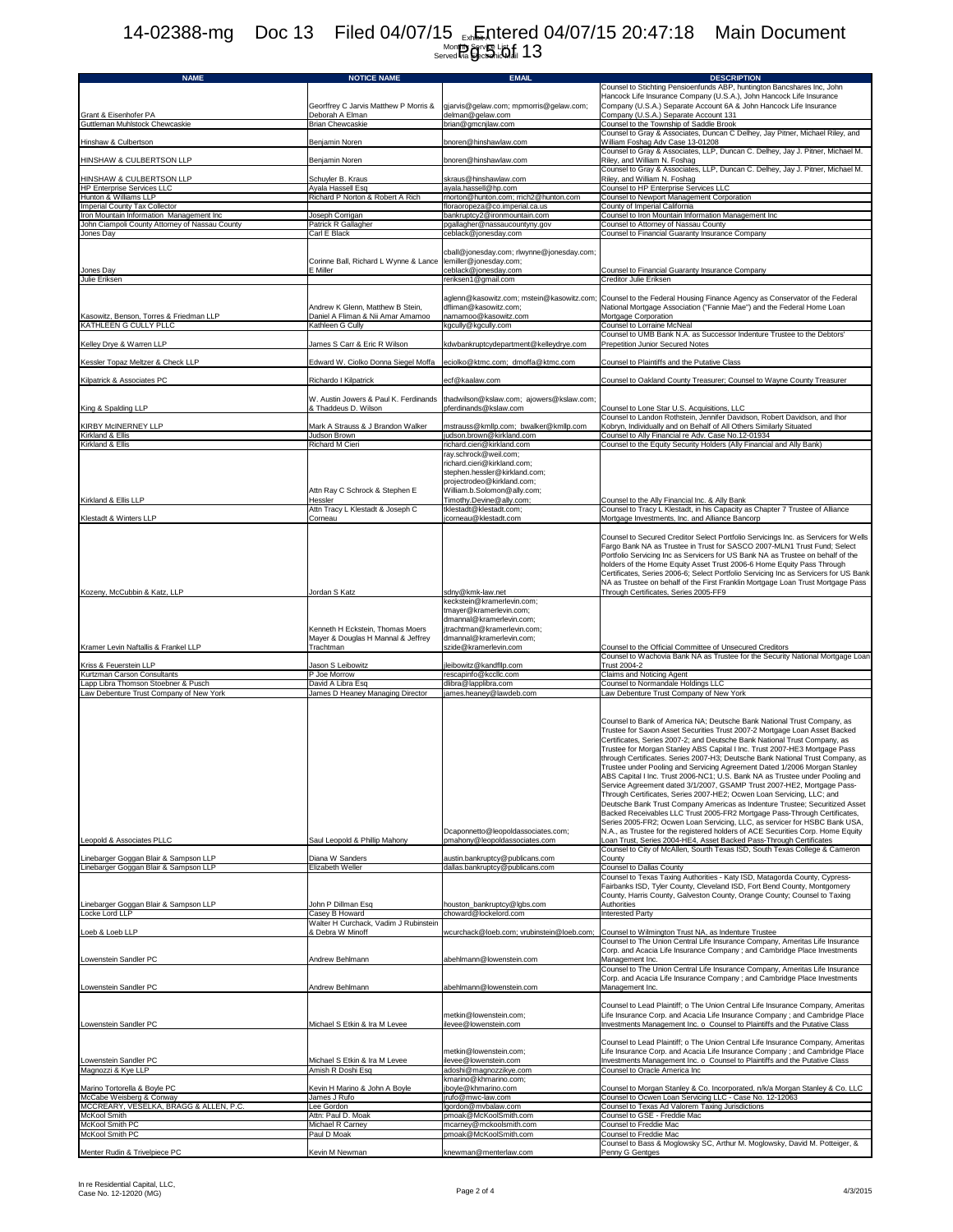## Exhibit A TLCT<br>Month Service List<br>Served via Electronic Mail 14-02388-mg Doc 13 Filed 04/07/15 <sub>Ext</sub>Entered 04/07/15 20:47:18 Main Document  $\frac{1}{2}$  on the Second Light  $13$

| <b>NAME</b>                                                                | <b>NOTICE NAME</b>                                             | <b>EMAIL</b>                                                                                                                                                                                                                                                                                                                                                                                 | <b>DESCRIPTION</b>                                                                                                                                                                                                                                                                                                                                                                                                                                                                                                                                                                                                                                                                                                                                                                                                                                                                                                                                                                                                                                                                                                                                                                                               |
|----------------------------------------------------------------------------|----------------------------------------------------------------|----------------------------------------------------------------------------------------------------------------------------------------------------------------------------------------------------------------------------------------------------------------------------------------------------------------------------------------------------------------------------------------------|------------------------------------------------------------------------------------------------------------------------------------------------------------------------------------------------------------------------------------------------------------------------------------------------------------------------------------------------------------------------------------------------------------------------------------------------------------------------------------------------------------------------------------------------------------------------------------------------------------------------------------------------------------------------------------------------------------------------------------------------------------------------------------------------------------------------------------------------------------------------------------------------------------------------------------------------------------------------------------------------------------------------------------------------------------------------------------------------------------------------------------------------------------------------------------------------------------------|
| Missouri Department of Revenue                                             | Attn Steven A Ginther Esq                                      | sdnyecf@dor.mo.gov                                                                                                                                                                                                                                                                                                                                                                           | Counsel to Missouri Department of Revenue                                                                                                                                                                                                                                                                                                                                                                                                                                                                                                                                                                                                                                                                                                                                                                                                                                                                                                                                                                                                                                                                                                                                                                        |
| Morgan Lewis & Bockius LLP                                                 | James L Garrity Jr                                             | jgarrity@morganlewis.com                                                                                                                                                                                                                                                                                                                                                                     | Counsel to Deutsche Bank Trust Company Americas and Deutsche Bank National<br>Trust Company, as trustees of certain mortgage backed securities trust                                                                                                                                                                                                                                                                                                                                                                                                                                                                                                                                                                                                                                                                                                                                                                                                                                                                                                                                                                                                                                                             |
| Morgan Lewis & Bockius LLP                                                 | Michael S Kraut                                                | mkraut@morganlewis.com                                                                                                                                                                                                                                                                                                                                                                       | Counsel to Deutsche Bank Trust Company Americas and Deutsche Bank National<br>Trust Company, as trustees of certain mortgage backed securities trust                                                                                                                                                                                                                                                                                                                                                                                                                                                                                                                                                                                                                                                                                                                                                                                                                                                                                                                                                                                                                                                             |
| Morgan Lewis & Bockius LLP                                                 | Patrick D Fleming                                              | pfleming@morganlewis.com                                                                                                                                                                                                                                                                                                                                                                     | Counsel to Deutsche Bank Trust Company Americas and Deutsche Bank National<br>Trust Company, as trustees of certain mortgage backed securities trust                                                                                                                                                                                                                                                                                                                                                                                                                                                                                                                                                                                                                                                                                                                                                                                                                                                                                                                                                                                                                                                             |
|                                                                            | Mayer Morganroth & Jeffrey B<br>Morganroth                     | mmorganroth@morganrothlaw.com;<br>jmorganroth@morganrothlaw.com                                                                                                                                                                                                                                                                                                                              |                                                                                                                                                                                                                                                                                                                                                                                                                                                                                                                                                                                                                                                                                                                                                                                                                                                                                                                                                                                                                                                                                                                                                                                                                  |
| Morganroth & Morganroth PLLC<br>Moritt Hock & Hamroff LLP                  | Leslie Ann Berkoff                                             | lberkoff@moritthock.com                                                                                                                                                                                                                                                                                                                                                                      | Counsel to Mary Critchley<br>Counsel to Cal-Western Reconveyance Corporation                                                                                                                                                                                                                                                                                                                                                                                                                                                                                                                                                                                                                                                                                                                                                                                                                                                                                                                                                                                                                                                                                                                                     |
|                                                                            |                                                                | Tammy.Hamzehpour@rescapestate.com;<br>Jill.horner@rescapestate.com;<br>Colette.wahl@rescapestate.com;<br>Deanna.horst@rescapestate.com;<br>William.thompson@rescapestate.com;<br>William.tyson@rescapestate.com;<br>Eileen.oles@rescapestate.com;<br>Lauren.delehey@rescapestate.com;<br>Julie.busch@rescapestate.com;<br>kathy.priore@rescapestate.com;<br>patty.zellmann@rescapestate.com; |                                                                                                                                                                                                                                                                                                                                                                                                                                                                                                                                                                                                                                                                                                                                                                                                                                                                                                                                                                                                                                                                                                                                                                                                                  |
| Morrison & Foerster LLP                                                    | Attn Tammy Hamzehpour                                          | John.Ruckdaschel@rescapestate.com<br>imoldovan@morrisoncohen.com;                                                                                                                                                                                                                                                                                                                            | Residential Capital LLC                                                                                                                                                                                                                                                                                                                                                                                                                                                                                                                                                                                                                                                                                                                                                                                                                                                                                                                                                                                                                                                                                                                                                                                          |
|                                                                            |                                                                | bankruptcy@morrisoncohen.com;                                                                                                                                                                                                                                                                                                                                                                |                                                                                                                                                                                                                                                                                                                                                                                                                                                                                                                                                                                                                                                                                                                                                                                                                                                                                                                                                                                                                                                                                                                                                                                                                  |
| Morrison Cohen LLP<br>Munger Tolles & Olson LLP                            | Joseph T Moldovan Esq<br>Seth Goldman                          | rdakis@morrisoncohen.com<br>seth.goldman@mto.com                                                                                                                                                                                                                                                                                                                                             | Counsel to the Independent Directors of the Residential Capital, LLC<br>Counsel to Berkshire Hathaway Inc                                                                                                                                                                                                                                                                                                                                                                                                                                                                                                                                                                                                                                                                                                                                                                                                                                                                                                                                                                                                                                                                                                        |
| Munger Tolles & Olson LLP                                                  | Thomas B Walper                                                | Thomas.walper@mto.com                                                                                                                                                                                                                                                                                                                                                                        | Counsel to Berkshire Hathaway Inc                                                                                                                                                                                                                                                                                                                                                                                                                                                                                                                                                                                                                                                                                                                                                                                                                                                                                                                                                                                                                                                                                                                                                                                |
| OBERMAYER REBMANN MAXWELL & HIPPEL LLP                                     | Angela L. Baglanzis & Edmond M.<br>George                      | angela.baglanzis@obermayer.com                                                                                                                                                                                                                                                                                                                                                               | Counsel to Obermayer Rebmann Maxwell & Hippel LLP                                                                                                                                                                                                                                                                                                                                                                                                                                                                                                                                                                                                                                                                                                                                                                                                                                                                                                                                                                                                                                                                                                                                                                |
|                                                                            |                                                                |                                                                                                                                                                                                                                                                                                                                                                                              | Counsel to Commonwealth of Pennsylvania, Department of Revenue, Bureau of                                                                                                                                                                                                                                                                                                                                                                                                                                                                                                                                                                                                                                                                                                                                                                                                                                                                                                                                                                                                                                                                                                                                        |
| Office of Attorney General<br>Office of Shabbir A Khan                     | Carol E. Momjian<br>Phonxay Keokham                            | cmomjian@attorneygeneral.gov<br>almeyers@sjgov.org                                                                                                                                                                                                                                                                                                                                           | Compliance<br>County of San Joaquin                                                                                                                                                                                                                                                                                                                                                                                                                                                                                                                                                                                                                                                                                                                                                                                                                                                                                                                                                                                                                                                                                                                                                                              |
| Office of the NY State Attorney General                                    | Nancy Lord & Enid M Stuart                                     | enid.stuart@OAG.State.NY.US                                                                                                                                                                                                                                                                                                                                                                  | Office of the New York Attorney General                                                                                                                                                                                                                                                                                                                                                                                                                                                                                                                                                                                                                                                                                                                                                                                                                                                                                                                                                                                                                                                                                                                                                                          |
| Office of the US Attorney for the Southern District of NY                  | United States Attorney Preet Bharara                           | joseph.cordaro@usdoj.gov;<br>cristine.phillips@usdoj.gov                                                                                                                                                                                                                                                                                                                                     | Office of the United States Attorney for the Southern District of New York                                                                                                                                                                                                                                                                                                                                                                                                                                                                                                                                                                                                                                                                                                                                                                                                                                                                                                                                                                                                                                                                                                                                       |
| Patterson Belknap Webb & Tyler LLP<br>Paul N Papas II                      | David W Dykhouse & Brian P Guiney<br>Mylegalhelpusa.com        | dwdykhouse@pbwt.com; bguiney@pbwt.com<br>Paul_Papas@mylegalhelpusa.com                                                                                                                                                                                                                                                                                                                       | Counsel to Ambac Assurance Corporation<br>Counsel to Paul N Papas II                                                                                                                                                                                                                                                                                                                                                                                                                                                                                                                                                                                                                                                                                                                                                                                                                                                                                                                                                                                                                                                                                                                                             |
| Perdue Brandon Fielder Collins & Mott LLP                                  | c/o Elizabeth Banda Calvo                                      | ebcalvo@pbfcm.com                                                                                                                                                                                                                                                                                                                                                                            | Counsel to Johnson County et al, Richardson ISD                                                                                                                                                                                                                                                                                                                                                                                                                                                                                                                                                                                                                                                                                                                                                                                                                                                                                                                                                                                                                                                                                                                                                                  |
| Peter T. Roach and Associates, P.C.<br>Pillsbury Winthrop Shaw Pittman LLP | Michael C Manniello<br>Brandon Johnson                         | michael.manniello@roachfirmlaw.com;<br>kimberly.mcgrail@roachlawfirm.com<br>brandon.johnson@pillsburylaw.com                                                                                                                                                                                                                                                                                 | Counsel to Bank of America, N.A., ("Bank of America"), successor by merger to<br>BAC Home Loans Servicing, LP<br>Counsel to 2255 Partners LP                                                                                                                                                                                                                                                                                                                                                                                                                                                                                                                                                                                                                                                                                                                                                                                                                                                                                                                                                                                                                                                                     |
|                                                                            |                                                                |                                                                                                                                                                                                                                                                                                                                                                                              |                                                                                                                                                                                                                                                                                                                                                                                                                                                                                                                                                                                                                                                                                                                                                                                                                                                                                                                                                                                                                                                                                                                                                                                                                  |
| Placer County Office of the Treasurer-Tax Collector                        | Jenny McMurtry Deputy Tax Collector                            | jmcmurtr@placer.ca.gov                                                                                                                                                                                                                                                                                                                                                                       | Placer County Tax Collector<br>Counsel to Peter S. Kravitz in his capacity as trustee of the ResCap Borrower                                                                                                                                                                                                                                                                                                                                                                                                                                                                                                                                                                                                                                                                                                                                                                                                                                                                                                                                                                                                                                                                                                     |
| POLSINELLI PC                                                              | Daniel J. Flanigan                                             | dflanigan@polsinelli.com                                                                                                                                                                                                                                                                                                                                                                     | <b>Claims Trust</b>                                                                                                                                                                                                                                                                                                                                                                                                                                                                                                                                                                                                                                                                                                                                                                                                                                                                                                                                                                                                                                                                                                                                                                                              |
| Polsinelli Shughart PC<br>Proskauer Rose LLP                               | Daniel J Flanigan & Jason A Nagi<br>Irena M Goldstein          | dflanigan@polsinelli.com; jnagi@polsinelli.com<br>igoldstein@proskauer.com                                                                                                                                                                                                                                                                                                                   | Counsel to Representative Plaintiffs and the Putative Class<br>Counsel to Assured Guaranty Municipal Corp                                                                                                                                                                                                                                                                                                                                                                                                                                                                                                                                                                                                                                                                                                                                                                                                                                                                                                                                                                                                                                                                                                        |
| Proskauer Rose LLP                                                         | Scott K Rutsky & Jared D Zajac                                 | srutsky@proskauer.com;<br>jzajac@proskauer.com                                                                                                                                                                                                                                                                                                                                               | Counsel to Dallas CPT Fee Owner LP                                                                                                                                                                                                                                                                                                                                                                                                                                                                                                                                                                                                                                                                                                                                                                                                                                                                                                                                                                                                                                                                                                                                                                               |
| QUARLES & BRADY LLP                                                        | John Maston O'Neal & Lori L.<br>Winkelman & Walter J. Ashbrook | john.oneal@quarles.com;<br>lori.winkelman@quarles.com;<br>walter.ashbrook@quarles.com                                                                                                                                                                                                                                                                                                        | Counsel to OneWest Bank and Deutsche Bank National Trust Company, as<br>Trustee of the IndyMac INDX Mortgage Loan Trust 2005-AR23, Mortgage Pass-<br>Through Certificates Series 2005-AR23 under the Pooling and Servicing<br>Agreement dated<br>Sept 1, 2005 ("OneWest"), the holder of Claim No. 4872                                                                                                                                                                                                                                                                                                                                                                                                                                                                                                                                                                                                                                                                                                                                                                                                                                                                                                          |
| Juinn Emanuel Limuhart & Sullivan LLD                                      | Daniel L. Brockett & David D. Burnett                          | danbrockett@quinnemanuel.com;<br>daveburnett@quinnemanuel.com;<br>ല രിവ inn                                                                                                                                                                                                                                                                                                                  | Counsel to The Prudential Insurance Companu of America, The Gibraltar Life<br>Insurance Company, Ltd., Park Place Commerce Investments, LLC, Prudential<br>Retirement Insurance and Annuity Company, Prudential Annuities Life Insurance<br>Corporation, Pruco Life Insurance Company of New Jersey, Commerce Street<br>Investments, LLC, Institutional Core Bond Fund of the Prudential Trust Company<br>Master Commingled Investment Fund for Tax Exempt Trusts, Institutional Core<br>Plus Bond Fund of the Prudential Trust Company Master Commingled Investment<br>Fund for Tax Exempt Trusts, Pru Alpha Fixed Income Opportunity Master Fund I,<br>L.P., Pruco Life Insurance Company, Prudential Annuities Life Assurance<br>Corporation, Prudential Investment Portfolios 2, Prudential Core Short-Term Bond<br>Fund, Prudential Total Return Bond Fund, Inc., Prudential Trust Company, as<br>Trustee for Prudential Merged Retirement Plan, The Prudential Investment<br>Portfolios, Inc., Asset Allocation Fund, The Prudential Life Insurance Company,<br>td and The Prudential Series Fund Diversified Rond Portfolio<br>Counsel to The Prudential Insurance Companu of America, The Gibraltar Life |
|                                                                            |                                                                | jeremyandersen@quinnemanuel.com;                                                                                                                                                                                                                                                                                                                                                             | Insurance Company, Ltd., Park Place Commerce Investments, LLC, Prudential<br>Retirement Insurance and Annuity Company, Prudential Annuities Life Insurance<br>Corporation, Pruco Life Insurance Company of New Jersey, Commerce Street<br>Investments, LLC, Institutional Core Bond Fund of the Prudential Trust Company<br>Master Commingled Investment Fund for Tax Exempt Trusts, Institutional Core<br>Plus Bond Fund of the Prudential Trust Company Master Commingled Investment<br>Fund for Tax Exempt Trusts, Pru Alpha Fixed Income Opportunity Master Fund I,<br>L.P., Pruco Life Insurance Company, Prudential Annuities Life Assurance<br>Corporation, Prudential Investment Portfolios 2, Prudential Core Short-Term Bond<br>Fund, Prudential Total Return Bond Fund, Inc., Prudential Trust Company, as<br>Trustee for Prudential Merged Retirement Plan, The Prudential Investment<br>Portfolios, Inc., Asset Allocation Fund, The Prudential Life Insurance Company,                                                                                                                                                                                                                             |
| Quinn Emanuel Urquhart & Sullivan LLP                                      | Eric D Winston & Jeremy D Anderson                             | ericwinston@quinnemanuel.com<br>susheelkirpalani@quinnemanuel.com;                                                                                                                                                                                                                                                                                                                           | Ltd., and The Prudential Series Fund, Diversified Bond Portfolio                                                                                                                                                                                                                                                                                                                                                                                                                                                                                                                                                                                                                                                                                                                                                                                                                                                                                                                                                                                                                                                                                                                                                 |
| Quinn Emanuel Urquhart & Sullivan LLP                                      | Susheel Kirpalani & Scott C Shelley                            | scottshelley@quinnemanuel.com                                                                                                                                                                                                                                                                                                                                                                | Counsel to AIG Asset Management (US) LLC                                                                                                                                                                                                                                                                                                                                                                                                                                                                                                                                                                                                                                                                                                                                                                                                                                                                                                                                                                                                                                                                                                                                                                         |
| Reilly Pozner LLP                                                          | Michael A Rollin                                               | mrollin@rplaw.com                                                                                                                                                                                                                                                                                                                                                                            | Counsel to Lehman Brothers Holdings Inc<br>Counsel to The Union Central Life Insurance Company, Ameritas Life Insurance                                                                                                                                                                                                                                                                                                                                                                                                                                                                                                                                                                                                                                                                                                                                                                                                                                                                                                                                                                                                                                                                                          |
| Robbins Gellar Rudman & Dowd LLP                                           | Christopher M Wood                                             | cwood@rgrdlaw.com                                                                                                                                                                                                                                                                                                                                                                            | Corp. and Acacia Life Insurance Company<br>Counsel to The Union Central Life Insurance Company, Ameritas Life Insurance                                                                                                                                                                                                                                                                                                                                                                                                                                                                                                                                                                                                                                                                                                                                                                                                                                                                                                                                                                                                                                                                                          |
| Robbins Gellar Rudman & Dowd LLP                                           | Steven W Pepich                                                | stevep@rgrdlaw.com                                                                                                                                                                                                                                                                                                                                                                           | Corp. and Acacia Life Insurance Company                                                                                                                                                                                                                                                                                                                                                                                                                                                                                                                                                                                                                                                                                                                                                                                                                                                                                                                                                                                                                                                                                                                                                                          |
| Robert E Brown PC                                                          |                                                                | rbrown@robertbrownlaw.com                                                                                                                                                                                                                                                                                                                                                                    | Counsel to Certain Homeowners Claimants<br>Counsel to Secured Creditor County of San Bernardino, California, a California                                                                                                                                                                                                                                                                                                                                                                                                                                                                                                                                                                                                                                                                                                                                                                                                                                                                                                                                                                                                                                                                                        |
| Romero Law Firm                                                            | Martha E Romero                                                | romero@mromerolawfirm.com                                                                                                                                                                                                                                                                                                                                                                    | <b>Taxing Authority</b>                                                                                                                                                                                                                                                                                                                                                                                                                                                                                                                                                                                                                                                                                                                                                                                                                                                                                                                                                                                                                                                                                                                                                                                          |
| Ron Eriksen                                                                | D Ross Martin Esq & Keith H Wofford                            | reriksen1@gmail.com<br>Ross.martin@ropesgray.com;                                                                                                                                                                                                                                                                                                                                            | Creditor Ron Eriksen                                                                                                                                                                                                                                                                                                                                                                                                                                                                                                                                                                                                                                                                                                                                                                                                                                                                                                                                                                                                                                                                                                                                                                                             |
| Ropes & Gray LLP                                                           | Esq                                                            | keith.wofford@ropesgray.com                                                                                                                                                                                                                                                                                                                                                                  | Counsel to Ad Hoc RMBS Holder Group                                                                                                                                                                                                                                                                                                                                                                                                                                                                                                                                                                                                                                                                                                                                                                                                                                                                                                                                                                                                                                                                                                                                                                              |
| Ropes & Gray LLP<br>ROSALES DEL ROSARIO, P.C.                              | D. Ross Martin<br>John B. Rosario                              | Ross.martin@ropesgray.com<br>johnrosario@delroslaw.com                                                                                                                                                                                                                                                                                                                                       | Counsel to the Institutional Investors<br>Counsel to Martha S. Panaszewicz                                                                                                                                                                                                                                                                                                                                                                                                                                                                                                                                                                                                                                                                                                                                                                                                                                                                                                                                                                                                                                                                                                                                       |
| Rubin LLC                                                                  | Paul A Rubin                                                   | prubin@rubinlawllc.com                                                                                                                                                                                                                                                                                                                                                                       | Counsel to Canon USA Inc                                                                                                                                                                                                                                                                                                                                                                                                                                                                                                                                                                                                                                                                                                                                                                                                                                                                                                                                                                                                                                                                                                                                                                                         |
| Samuel I White PC<br>Samuel I White PC                                     | D Carol Sasser Esq<br>Donna J Hall Esq                         | dsasser@siwpc.com<br>dhall@siwpc.com                                                                                                                                                                                                                                                                                                                                                         | Counsel to Samuel I White PC<br>Counsel to Samuel I White PC                                                                                                                                                                                                                                                                                                                                                                                                                                                                                                                                                                                                                                                                                                                                                                                                                                                                                                                                                                                                                                                                                                                                                     |
|                                                                            |                                                                |                                                                                                                                                                                                                                                                                                                                                                                              |                                                                                                                                                                                                                                                                                                                                                                                                                                                                                                                                                                                                                                                                                                                                                                                                                                                                                                                                                                                                                                                                                                                                                                                                                  |
| SAUL EWING                                                                 | & Andrea P Brockway                                            | Adam H Isenberg & Gregory G Schwab   aisenberg@saul.com; gschwab@saul.com;<br>abrockway@saul.com                                                                                                                                                                                                                                                                                             | Counsel to Defendant Jeffrey Stephan (Adv. Case No. 13-01208)                                                                                                                                                                                                                                                                                                                                                                                                                                                                                                                                                                                                                                                                                                                                                                                                                                                                                                                                                                                                                                                                                                                                                    |
| Scarinci & Hollenbeck LLC                                                  | Joel R Glucksman Esq                                           | jglucksman@scarincihollenbeck.com                                                                                                                                                                                                                                                                                                                                                            | Counsel to the City of Union City, New Jersey; and Counsel to Township of Wall                                                                                                                                                                                                                                                                                                                                                                                                                                                                                                                                                                                                                                                                                                                                                                                                                                                                                                                                                                                                                                                                                                                                   |
| Schlam Stone & Dolan LLP                                                   | Bennette D. Kramer                                             | bdk@schlamstone.com                                                                                                                                                                                                                                                                                                                                                                          | Counsel to Certain Homeowners Claimants                                                                                                                                                                                                                                                                                                                                                                                                                                                                                                                                                                                                                                                                                                                                                                                                                                                                                                                                                                                                                                                                                                                                                                          |
| Schnader Harrison Segal & Lewis LLP                                        | Barry Bressler & Richard A Barkasy                             | bbressler@schnader.com;<br>rbarkasy@schnader.com                                                                                                                                                                                                                                                                                                                                             | Counsel to Liberty Property Limited Parternship                                                                                                                                                                                                                                                                                                                                                                                                                                                                                                                                                                                                                                                                                                                                                                                                                                                                                                                                                                                                                                                                                                                                                                  |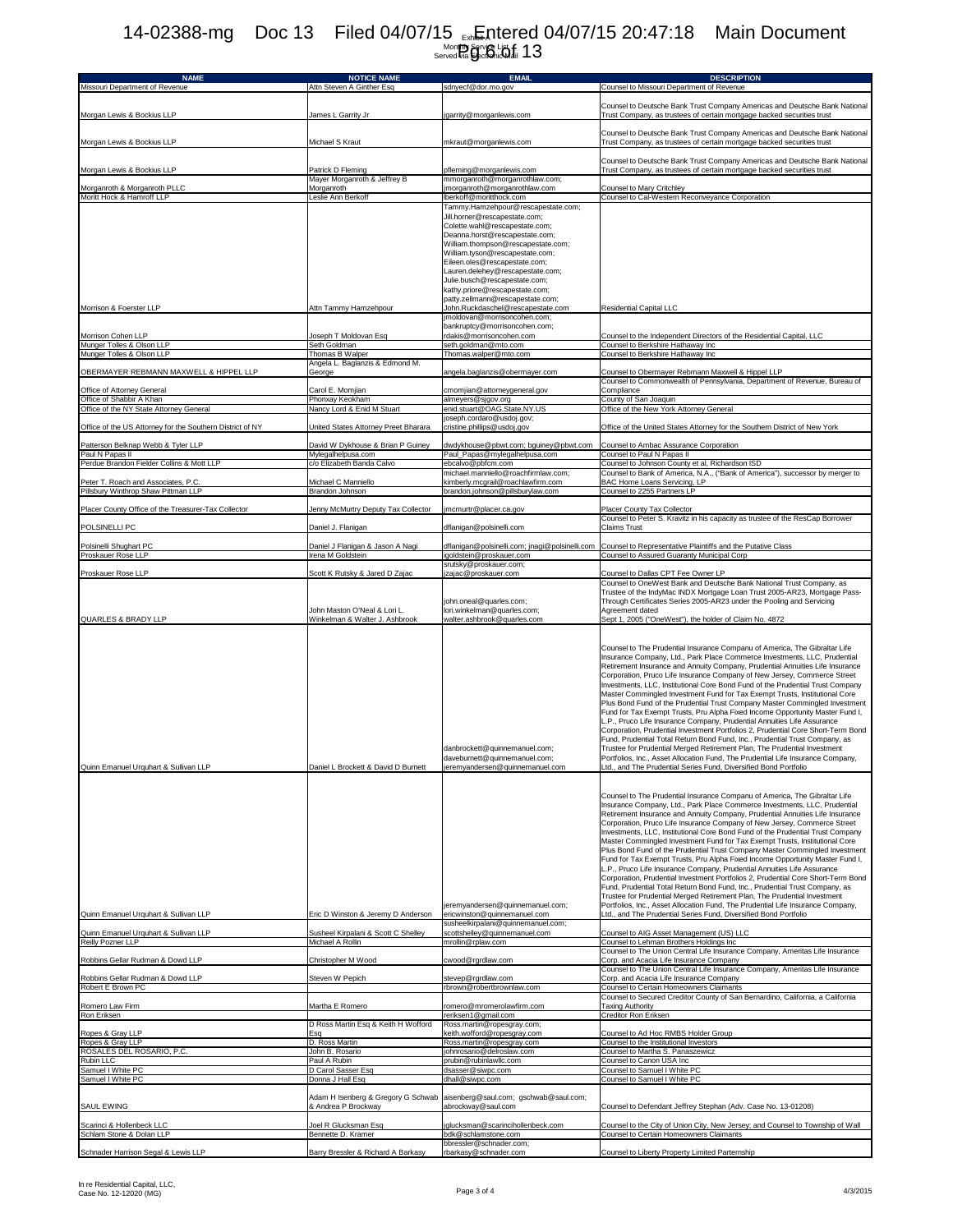## Exhibit A TLCT<br>Monthly Service List<br>Served via Electronic Mail 14-02388-mg Doc 13 Filed 04/07/15 <sub>Ext</sub>Entered 04/07/15 20:47:18 Main Document  $\frac{P_{\text{A}}}{P_{\text{B}}}\frac{P_{\text{B}}}{P_{\text{B}}}\frac{P_{\text{B}}}{P_{\text{B}}}\frac{P_{\text{B}}}{P_{\text{B}}}\frac{13}{13}$

| <b>NAME</b>                                                           | NOTICE NAME                                                       | <b>EMAI</b>                                           | <b>DESCRIPTION</b>                                                                                                                                       |
|-----------------------------------------------------------------------|-------------------------------------------------------------------|-------------------------------------------------------|----------------------------------------------------------------------------------------------------------------------------------------------------------|
| Schnader Harrison Segal & Lewis LLP                                   | Eric A Boden                                                      | eboden@schnader.com                                   | Counsel to Liberty Property Limited Parternship                                                                                                          |
| SCHNEIDER MITOLA LLP                                                  | Dan Blumenthal                                                    | DBlumenthal@SchneiderMitola.com                       | Counsel to The Board of Managers of Plymouth Village Condominium                                                                                         |
| Schulte Roth & Zabel LLP                                              | Adam C Harris                                                     | adam.harris@srz.com                                   | Counsel to Cerberus Capital Management LP                                                                                                                |
| Schulte Roth & Zabel LLP                                              | Howard O Godnick                                                  | howard.godnick@srz.com                                | Counsel to Cerberus Capital Management LP                                                                                                                |
| Schulte Roth & Zabel LLP                                              | Marquerite Gardiner                                               | marguerite.gardiner@srz.com                           | Counsel to Cerberus Capital Management LP                                                                                                                |
| Schulte Roth & Zabel LLP<br>Securities & Exchange Commission          | Michael G Cutini<br>Secretary of the Treasury                     | michael.cutini@srz.com                                | Counsel to Cerberus Capital Management LP<br>Securities and Exchange Commission - Headquarters                                                           |
|                                                                       |                                                                   | secbankruptcy@sec.gov<br>secbankruptcy@sec.gov;       |                                                                                                                                                          |
|                                                                       | George S Canellos Regional Director                               | bankruptcynoticeschr@sec.gov;                         |                                                                                                                                                          |
| Securities & Exchange Commission NY Regional Office                   |                                                                   | NYROBankruptcy@SEC.GOV                                | Securities and Exchange Commission - New York Regional Office                                                                                            |
|                                                                       |                                                                   |                                                       | Wells Fargo Bank, N.A., as collateral agent for the Prepetition Junior Secured                                                                           |
|                                                                       | Greg S Bateman & Dale C Christensen                               | bateman@sewkis.com;                                   | Notes, as collateral agent for the Prepetition Ally Revolver, and as collateral control                                                                  |
|                                                                       | Jr & Sagar Patel & Thomas Ross                                    | christensen@sewkis.com; patel@sewkis.com;             | agent under the Intercreditor Agreement, dated as June 6, 2008; Counsel to Law                                                                           |
| Seward & Kissell LLP                                                  | Hopper                                                            | hooper@sewkis.com; josselson@sewkis.com               | Debenture Trust Company of New York as Separate Trustee                                                                                                  |
|                                                                       | Ronald L Cohen Kalyan Das Mark D                                  | cohen@sewkis.com; das@sewkis.com;                     | Counsel to US Bank National Association as Securitization Trustee; Counsel to US                                                                         |
|                                                                       | Kotwick Arlene R Alves & Laurie R                                 | binder@sewkis.com; kotwick@sewkis.com;                | Bank as Master Servicer; & Counsel to US Bank NA as Trustee of Certain                                                                                   |
| Seward & Kissell LLP                                                  | Binder                                                            | alves@sewkis.com                                      | Mortgage Backed Securities Trusts                                                                                                                        |
| Shapiro Blasi Wasserman & Gora PA                                     | Thomas A Conrad Esq                                               | taconrad@sbwlawfirm.com                               | Counsel to Petra Finance LLC                                                                                                                             |
|                                                                       |                                                                   |                                                       |                                                                                                                                                          |
| Shearman & Sterling LLP                                               | Fredric Sosnick & Susan A Fennessey                               | fsosnick@shearman.com;                                | Counsel to Citibank NA                                                                                                                                   |
| Sherman Silverstein Kohl Rose & Podolsky PA                           | Bruce S Luckman                                                   | bluckman@shermansilverstein.com                       | Counsel to TransUnion                                                                                                                                    |
| Stahl Cowen Crowley Addis LLC                                         | Patrick M. Jones                                                  | pjones@stahlcowen.com                                 | Counsel to Stewart Title Guaranty Company                                                                                                                |
|                                                                       |                                                                   |                                                       | Counsel to OneWest Bank FSB; US Bank NA as Trustee for Credit Suisse First                                                                               |
|                                                                       |                                                                   |                                                       | Boston Mortgage Acceptance Corp. Mortgage Pass-Through Certificates, Series                                                                              |
| Stein Wiener & Roth LLP                                               | Attn Pranali Datta                                                | pdatta@hhstein.com                                    | 2006-1; Sun Trust Mortgage, Inc.                                                                                                                         |
| Stinson Morrison Hecker LLP                                           | Andrew W. Muller                                                  | amuller@stinson.com                                   | Counsel to Bank of the West                                                                                                                              |
|                                                                       |                                                                   |                                                       | Counsel to Mortgage Electronic Registration Systems Inc and MERSCOPR Inc                                                                                 |
| Sullivan Hazeltine Allinson LLC                                       | William A Hazeltine Esq                                           | whazeltine@sha-llc.com                                | ("MERS")                                                                                                                                                 |
| Sweeney Gallo Reich & Bolz                                            | Melanie A Sweeney                                                 | msweeney@msgrb.com                                    | Counsel to CitiMortgage Inc                                                                                                                              |
|                                                                       |                                                                   |                                                       |                                                                                                                                                          |
| Talcott Franklin P.C.                                                 | Attn: Talcott J. Franklin                                         | tal@talcottfranklin.com                               | Counsel to Institutional Investors & an Ad Hoc Consortium of RMBS holders                                                                                |
|                                                                       | janella J Miller Senior Vice President &                          |                                                       |                                                                                                                                                          |
| <b>TCF National Bank</b>                                              | Senior Counsel                                                    | jmiller@tcfbank.com                                   | Counsel to TCF National Bank                                                                                                                             |
| eitelbaum & Baskin LLP                                                | Jay Teitelbaum Esq<br>c o TN Attorney Generals Office             | jteitelbaum@tblawllp.com                              | Counsel to JPMorgan Chase Bank, NA                                                                                                                       |
| ennessee Depatment of Revenue<br>The Bank of New York Mellon          |                                                                   | AGBankNewYork@ag.tn.gov<br>robert.major@bnymellon.com | Tennessee Attorney Generals Office                                                                                                                       |
|                                                                       | Attn Robert H Major Vice President                                | Adam.Parkin@tdsecurities.com;                         | Member of Official Committee of Unsecured Creditors                                                                                                      |
| The Canada Trust Company                                              | Susan Khokher                                                     | Christopher.stevens@tdsecurities.com;                 |                                                                                                                                                          |
| The Law Office of Rachel Blumenfeld                                   |                                                                   | rblmnf@aol.com                                        | Securitization Trustee<br>Counsel to Jacqueline A Warner                                                                                                 |
|                                                                       |                                                                   |                                                       |                                                                                                                                                          |
| The Law Office of Thomas M Mullaney                                   | Attn Thomas M Mullanev                                            | tmm@mullaw.org                                        | Counsel to CQS ABS Master Fund Ltd and CQS ABS Alpha Master Fund Ltd                                                                                     |
| The Meyers Law Firm                                                   | Glenn R Meyers                                                    | themeyerslawfirm@gmail.com                            | Counsel to Creditor David Vasquez                                                                                                                        |
| Thomas J. Sinnickson                                                  |                                                                   | TJSinnickson@aol.com                                  | Counsel to Caren Wilson                                                                                                                                  |
| <b>Tom Franklin</b>                                                   |                                                                   | frenklinart@aol.com                                   | Appellant for USDC SDNY Case No. 13-03817                                                                                                                |
|                                                                       | Kay D Brock Assistant Travis County                               |                                                       |                                                                                                                                                          |
| <b>Travis County Attorney</b>                                         | Atty                                                              | kay.brock@co.travis.tx.us                             | Counsel to Tina Morton Travis County Tax Assessor Collector                                                                                              |
|                                                                       |                                                                   |                                                       |                                                                                                                                                          |
| J.S. Bank National Association                                        | Attn: Mamta K Scott & David A Jason                               | mamta.scott@usbank.com;                               | Member of Official Committee of Unsecured Creditors                                                                                                      |
| U.S. Bank National Association                                        | Michelle Moeller                                                  | michelle.moeller@usbank.com                           | Securitization/HELOC Trustee                                                                                                                             |
|                                                                       |                                                                   |                                                       |                                                                                                                                                          |
| U.S. Bank National Association                                        | Tanver Ashraf, Corporate Trust Services tanveer.ashraf@usbank.com |                                                       | Securitization/HELOC Trustee                                                                                                                             |
|                                                                       |                                                                   |                                                       |                                                                                                                                                          |
| U.S. Department of Justice                                            | US Attorney General, Eric H. Holder, Jr.                          | AskDOJ@usdoj.gov                                      | Office of the United States Attorney General                                                                                                             |
|                                                                       |                                                                   |                                                       |                                                                                                                                                          |
| JMB Bank NA                                                           | Mark B Flannagan                                                  | Mark.Flannagan@umb.com                                | Successor Indenture Trustee to the Debtors' Prepetition Junior Secured Notes                                                                             |
| Jnited States Attorney's Office for the Southern District of New York |                                                                   |                                                       |                                                                                                                                                          |
| civil Division                                                        | Attn Joseph Cordaro                                               | joseph.cordaro@usdoj.gov                              | Counsel to the United State of America                                                                                                                   |
| US Bank Global Corporate Trust Services                               | James H Byrnes                                                    | james.byrnes@usbank.com                               | US Bank as Trustee for Certain Mortgage-Backed Securities Trusts                                                                                         |
| US Bank NA Corporate Trust Services Division                          | Laura L Moran                                                     | laura.moran@usbank.com                                | US Bank as Trustee for Certain Mortgage-Backed Securities Trusts                                                                                         |
|                                                                       |                                                                   | Tracy.Davis2@usdoj.gov;                               |                                                                                                                                                          |
|                                                                       | Tracy Hope Davis, Linda A. Riffkin and                            | Linda.Riffkin@usdoj.gov;                              |                                                                                                                                                          |
| JS Trustee for the Southern District of NY                            | Brian S. Masumoto                                                 | Brian.Masumoto@usdoj.gov                              | Office of the United States Trustee for the Southern District of New York                                                                                |
| Walter Investment Management Corp                                     | Stuart Boyd                                                       | SBOYD@walterinvestment.com                            | Counsel to Walter Investments                                                                                                                            |
| Walters Bender Stohbehn & Vaughan PC                                  | J Michael Vaughan & David M Skeens                                | mvaughan@wbsvlaw.com;                                 | Counsel to Representative Plaintiffs and the Putative Class                                                                                              |
|                                                                       |                                                                   | dskeens@wbsvlaw.com<br>kelly.j.rentz@wellsfargo.com;  |                                                                                                                                                          |
|                                                                       |                                                                   | Sharon.Squillario@wellsfargo.com;                     |                                                                                                                                                          |
| Wells Fargo Bank, N.A.                                                | Kelly Rentz                                                       | mary.l.sohlberg@wellsfargo.com                        | Securitization/HELOC Trustee                                                                                                                             |
| Wells Fargo Law Department                                            | Kristi Garcia Esq Senior Counsel                                  | kristi.garcia@wellsfargo.com                          | Counsel to Wells Fargo Bank, NA                                                                                                                          |
|                                                                       |                                                                   |                                                       |                                                                                                                                                          |
| Wendy Alison Nora                                                     |                                                                   | accesslegalservices@gmail.com                         | Claimant, Counsel to Prospective Claimant Ray Elliott & Claimant Paul Papas                                                                              |
|                                                                       |                                                                   |                                                       |                                                                                                                                                          |
|                                                                       |                                                                   |                                                       | Co-counsel with Attorney Heather McKeever on Behalf of Shane M Haffrey;                                                                                  |
|                                                                       |                                                                   |                                                       | Counsel to Paul N Papas II: Counsel to Caren Wilson Claim No. 4754: Counsel to                                                                           |
| Vendy Alison Nora                                                     |                                                                   | accesslegalservices@gmail.                            | Michael Harkey, Suzanne & Melvin Simonovich, and Claimant holding                                                                                        |
|                                                                       |                                                                   | cshore@whitecase.com;                                 |                                                                                                                                                          |
|                                                                       |                                                                   | isilverbrand@whitecase.com;                           | Counsel to Wells Fargo as collateral agent for the Prepetition Junior Secured                                                                            |
| White & Case LLP                                                      | J Christopher Shore & Ian J Silverbrand                           | hdenman@whitecase.com                                 | Notes; Co-Counsel to the Ad Hoc Group of Junior Secured Noteholders                                                                                      |
|                                                                       | Marc Abrams & Richard Choi & Jennifer                             | mabrams@willkie.com; rchoi1@willkie.com;              |                                                                                                                                                          |
| Willkie Farr & Gallagher LLP                                          | J Hardy                                                           | hardy2@willkie.com                                    | Counsel to Monarch Alternative Capital LP                                                                                                                |
| <b>Wilmington Trust</b>                                               | Roseline Maney                                                    | rmaney@wilmingtontrust.com                            | Securitization Trustee                                                                                                                                   |
| Wilson Elser Moskowitz Edelman & Dicker LLP                           | Attn David L Tillem                                               | david.tillem@wilsonelser.com                          | Counsel to the County of Putnam, Department of Finance                                                                                                   |
| Vinston & Strawn LLP                                                  | Attn: David Neier                                                 | dneier@winston.com                                    | Counsel to GSE - Fannie Mae                                                                                                                              |
|                                                                       |                                                                   | dneier@winston.com;                                   |                                                                                                                                                          |
| Winston & Strawn LLP<br><b>Nollmuth Maher &amp; Deutsch LLP</b>       | David Neier & Carey D Schreiber                                   | cschreiber@winston.com                                | Counsel to Federal National Mortgage Association                                                                                                         |
|                                                                       | Attn James N Lawlor                                               | jlawlor@wmd-law.com                                   | Counsel to The Western and Southern Life Insurance Company et al                                                                                         |
|                                                                       | Attn Paul R DeFilippo & Steven S                                  | pdefilippo@wmd-law.com; sfitzgerald@wmd-              |                                                                                                                                                          |
| Wollmuth Maher & Deutsch LLP                                          | Fitzgerald                                                        | law.com                                               | Counsel to The Western and Southern Life Insurance Company et al                                                                                         |
|                                                                       |                                                                   |                                                       |                                                                                                                                                          |
|                                                                       |                                                                   |                                                       | Counsel to National Credit Union Administration Board, as Liquidating Agent of                                                                           |
|                                                                       | Graeme W. Bush & Nelson C. Cohen &                                | gbush@zuckerman.com;<br>ncohen@zuckerman.com;         | U.S. Central Federal Credit Union, Western Corporate Federal Credit Union,<br>Members United Corporate Federal Credit Union, Southwest Corporate Federal |
|                                                                       | Laura E. Neish                                                    | Ineish@zuckerman.com                                  | Credit Union and Constitution Corporate Federal Credit Union                                                                                             |
| Zuckerman Spaeder LLP                                                 |                                                                   |                                                       |                                                                                                                                                          |
|                                                                       |                                                                   |                                                       | Counsel to National Credit Union Administration Board, as Liquidating Agent of                                                                           |
|                                                                       |                                                                   | gbush@zuckerman.com;                                  | U.S. Central Federal Credit Union, Western Corporate Federal Credit Union,                                                                               |
|                                                                       | Graeme W. Bush & Nelson C. Cohen &                                | ncohen@zuckerman.com;                                 | Members United Corporate Federal Credit Union, Southwest Corporate Federal                                                                               |
| Zuckerman Spaeder LLP                                                 | Laura E. Neish                                                    | Ineish@zuckerman.com                                  | Credit Union and Constitution Corporate Federal Credit Union                                                                                             |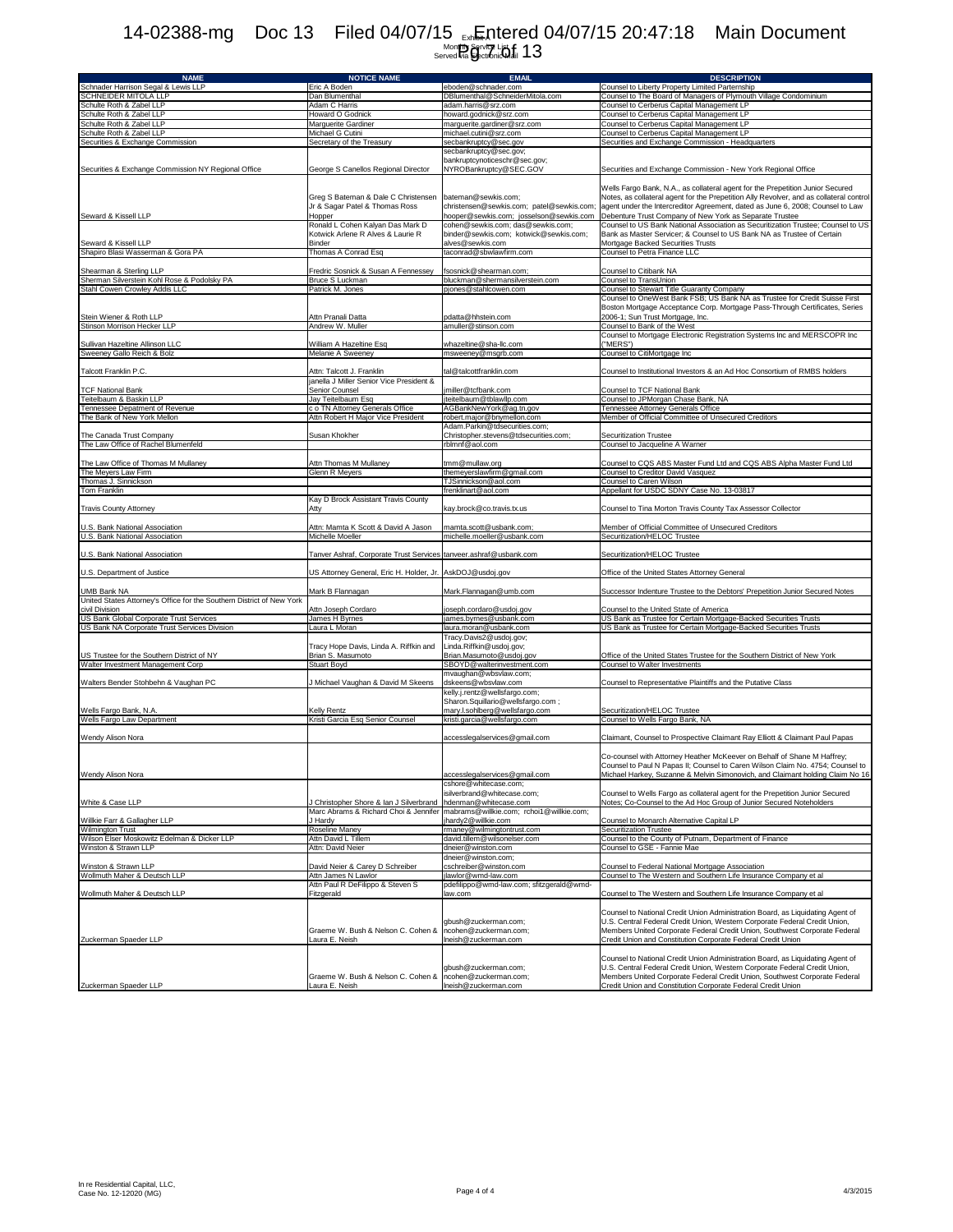14-02388-mg Doc 13 Filed 04/07/15 Entered 04/07/15 20:47:18 Main Document Pg 8 of 13

# **EXHIBIT B**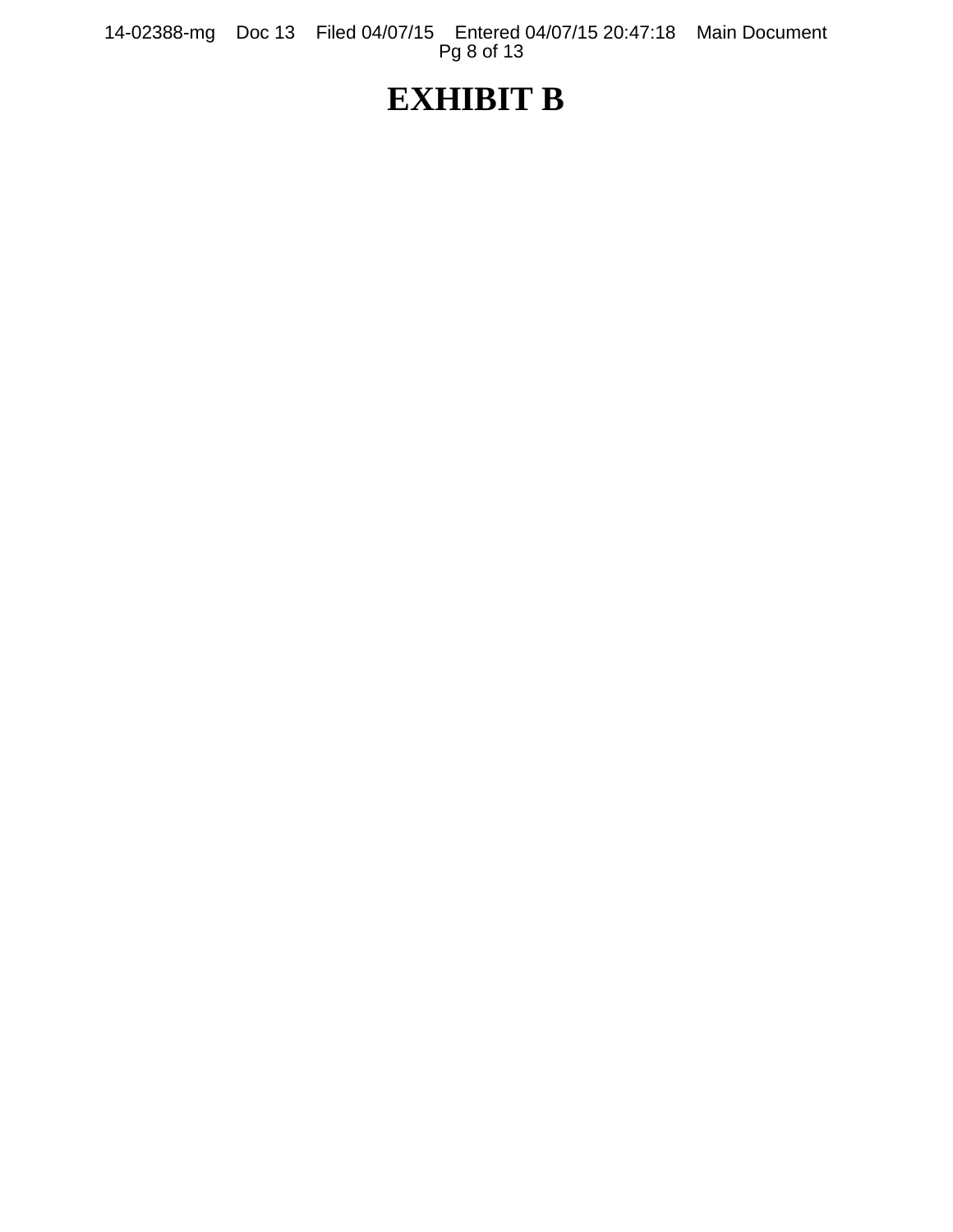## Exhibit B 14-02388-mg Doc 13 Filed 04/07/15 Entered 04/07/15 20:47:18 Main Document Pg 9 of 13

Served via Electronic Mail

| <b>Name</b>                   | <b>Notice Name</b>                 | <b>Email</b>                         |  |  |
|-------------------------------|------------------------------------|--------------------------------------|--|--|
|                               |                                    | jennifer.demarco@cliffordchance.com; |  |  |
|                               | Jennifer DeMarco Adam Lesman &     | adam.lesman@cliffordchance.com;      |  |  |
| <b>CLIFFORD CHANCE US LLP</b> | Leah Edelboim                      | leah.edelboim@cliffordchance.com     |  |  |
|                               |                                    | probson@hunton.com;                  |  |  |
| <b>HUNTON &amp; WILLIAMS</b>  | Patrick Robson & Joseph Saltarelli | isaltarelli@hunton.com               |  |  |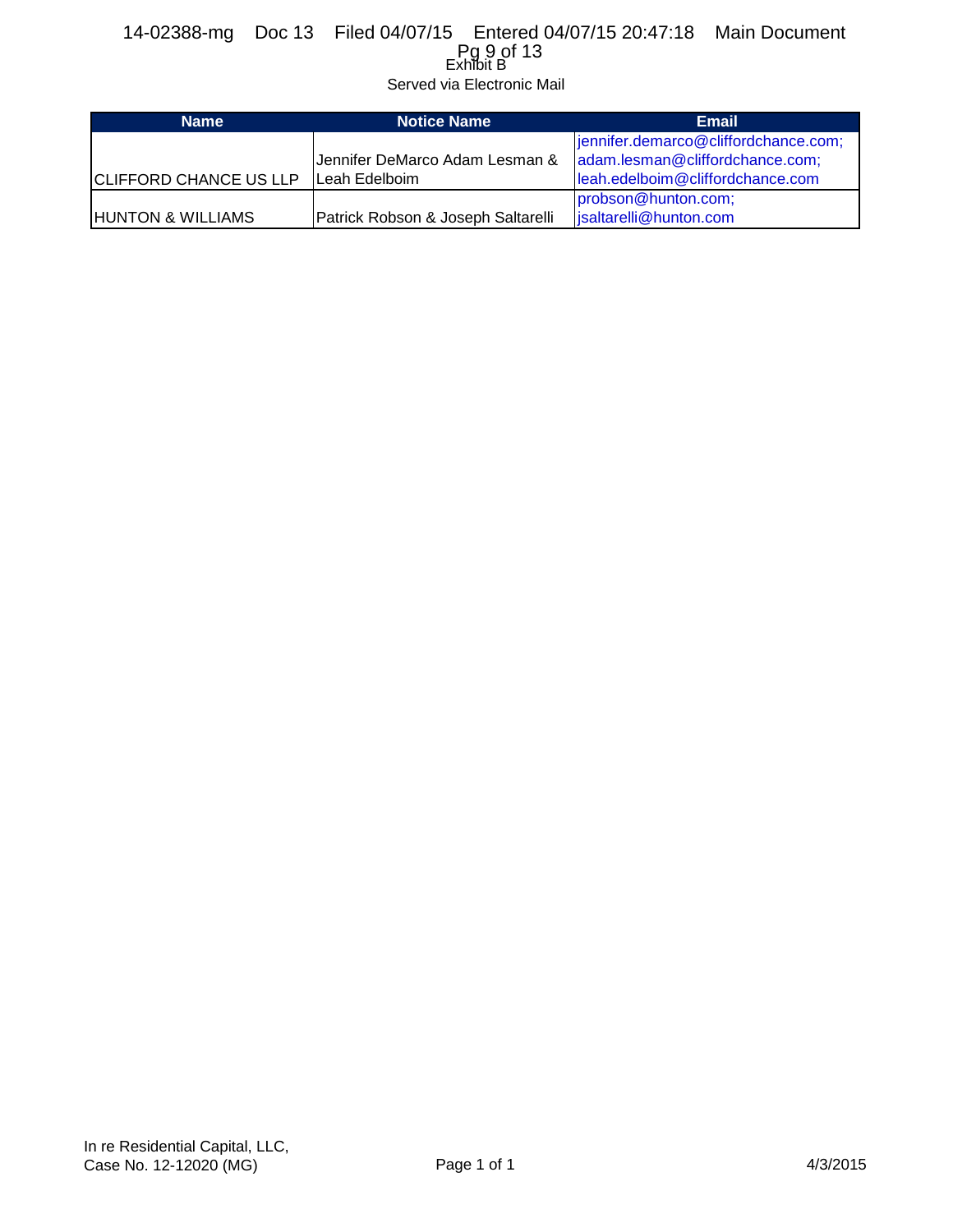14-02388-mg Doc 13 Filed 04/07/15 Entered 04/07/15 20:47:18 Main Document Pg 10 of 13

# **EXHIBIT C**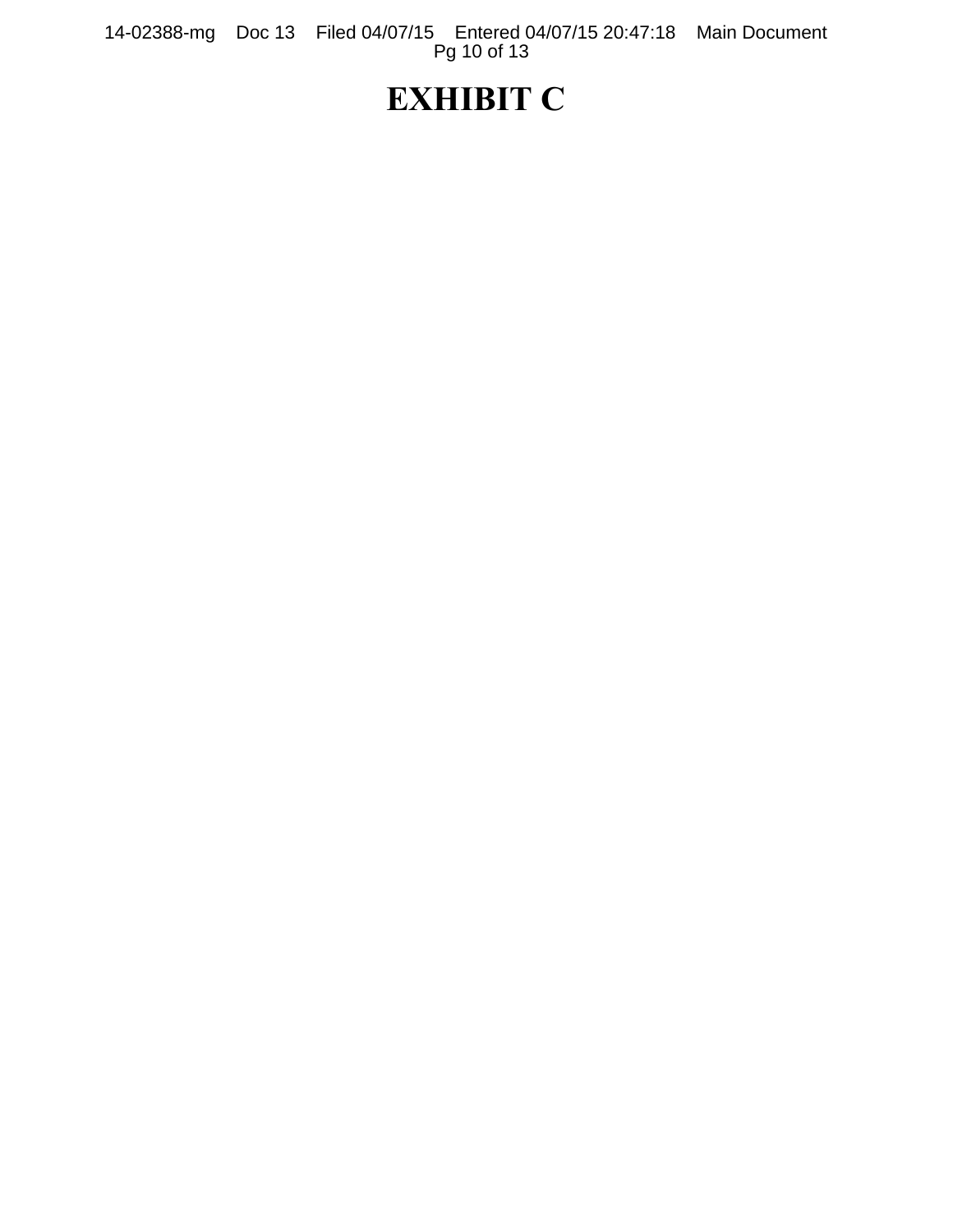#### Exhibit C 14-02388-mg Doc 13 Filed 04/07/15 Explored 04/07/15 20:47:18 Main Document

#### Spec**ial G**enLuidee **Uis**t Served via First Class Mail  $_{\rm ec}$ a Ge $13$

| <b>CREDITORNAME</b>                                                   | <b>CREDITORNOTICE NAME</b>                                | <b>ADDRESS1</b>                  | <b>CITY</b>       | <b>STATE</b> | <b>ZIP</b> |
|-----------------------------------------------------------------------|-----------------------------------------------------------|----------------------------------|-------------------|--------------|------------|
| Citibank NA                                                           | Attn Bobbie Theivakumaran                                 | 390 Greenwich St 6th Fl          | New York          | NY           | 10013      |
| Cleary Gottlieb Steen & Hamilton LLP                                  | Sean A O Neal and Thomas J Moloney                        | One Liberty Plaza                | New York          | <b>NY</b>    | 10006      |
| Clifford Chance US LLP                                                | Jennifer C DeMarco & Adam Lesman                          | 31 West 52nd St                  | New York          | <b>NY</b>    | 10019      |
| Internal Revenue Service                                              | Centralized Insolvency Operation                          | PO Box 7346                      | Philadelphia   PA |              | 19101-7346 |
| Internal Revenue Service                                              | Centralized Insolvency Operation                          | 2970 Market St                   | Philadelphia   PA |              | 19104      |
| Internal Revenue Service                                              | <b>Insolvency Section</b>                                 | 31 Hopkins Plz Rm 1150           | Baltimore         | <b>MD</b>    | 21201      |
| Kelley Drye & Warren LLP                                              | James S Carr & Eric R Wilson                              | 101 Park Ave                     | New York          | <b>NY</b>    | 10178      |
| Kirkland & Ellis                                                      | <b>Richard M Cieri</b>                                    | 601 Lexington Ave                | New York          | NY           | 10022      |
| Kirkland & Ellis LLP                                                  | Attn Ray C Schrock & Stephen E Hessler                    | 601 Lexington Ave                | New York          | <b>NY</b>    | 10022-4611 |
|                                                                       | Kenneth H Eckstein, Thomas Moers Mayer & Douglas H Mannal |                                  |                   |              |            |
| Kramer Levin Naftallis & Frankel LLP                                  | & Jeffrey Trachtman                                       | 1177 Avenue of the Americas      | New York          | <b>INY</b>   | 10036      |
| Loeb & Loeb LLP                                                       | Walter H Curchack, Vadim J Rubinstein & Debra W Minoff    | 345 Park Ave                     | New York          | <b>NY</b>    | 10154      |
| Office of the NY State Attorney General                               | Nancy Lord & Enid M Stuart                                | The Capitol                      | Albany            | <b>NY</b>    | 12224-0341 |
| Office of the US Attorney for the Southern District of NY             | United States Attorney Preet Bharara                      | One St Andrews Plaza             | New York          | <b>NY</b>    | 10007      |
| Securities & Exchange Commission                                      | Secretary of the Treasury                                 | 100 F St NE                      | Washington        | <b>DC</b>    | 20549      |
| Securities & Exchange Commission NY Regional Office                   | George S Canellos Regional Director                       | 3 World Financial Center Ste 400 | New York          | <b>NY</b>    | 10281-1022 |
| The Bank of New York Mellon                                           | Asset-Backed Securities Group                             | 101 Barclay St 4W                | New York          | <b>NY</b>    | 10286      |
| U.S. Department of Justice                                            | US Attorney General, Eric H. Holder, Jr.                  | 950 Pennsylvania Ave NW          | Washington        | <b>IDC</b>   | 20530-0001 |
| United States Attorney's Office for the Southern District of New York |                                                           |                                  |                   |              |            |
| Civil Division                                                        | Attn Joseph Cordaro                                       | 86 Chambers St 3rd Fl            | New York          | NY           | 10007      |
| US Trustee for the Southern District of NY                            | Tracy Hope Davis, Linda A. Riffkin and Brian S. Masumoto  | 201 Varick St Ste 1006           | New York          | <b>NY</b>    | 10014      |
|                                                                       | Attn Corporate Trust Services - GMACM Home Equity Notes   |                                  |                   |              |            |
| Wells Fargo Bank NA                                                   | 2004 Variable Funding Trust                               | PO Box 98                        | Columbia          | <b>MD</b>    | 21046      |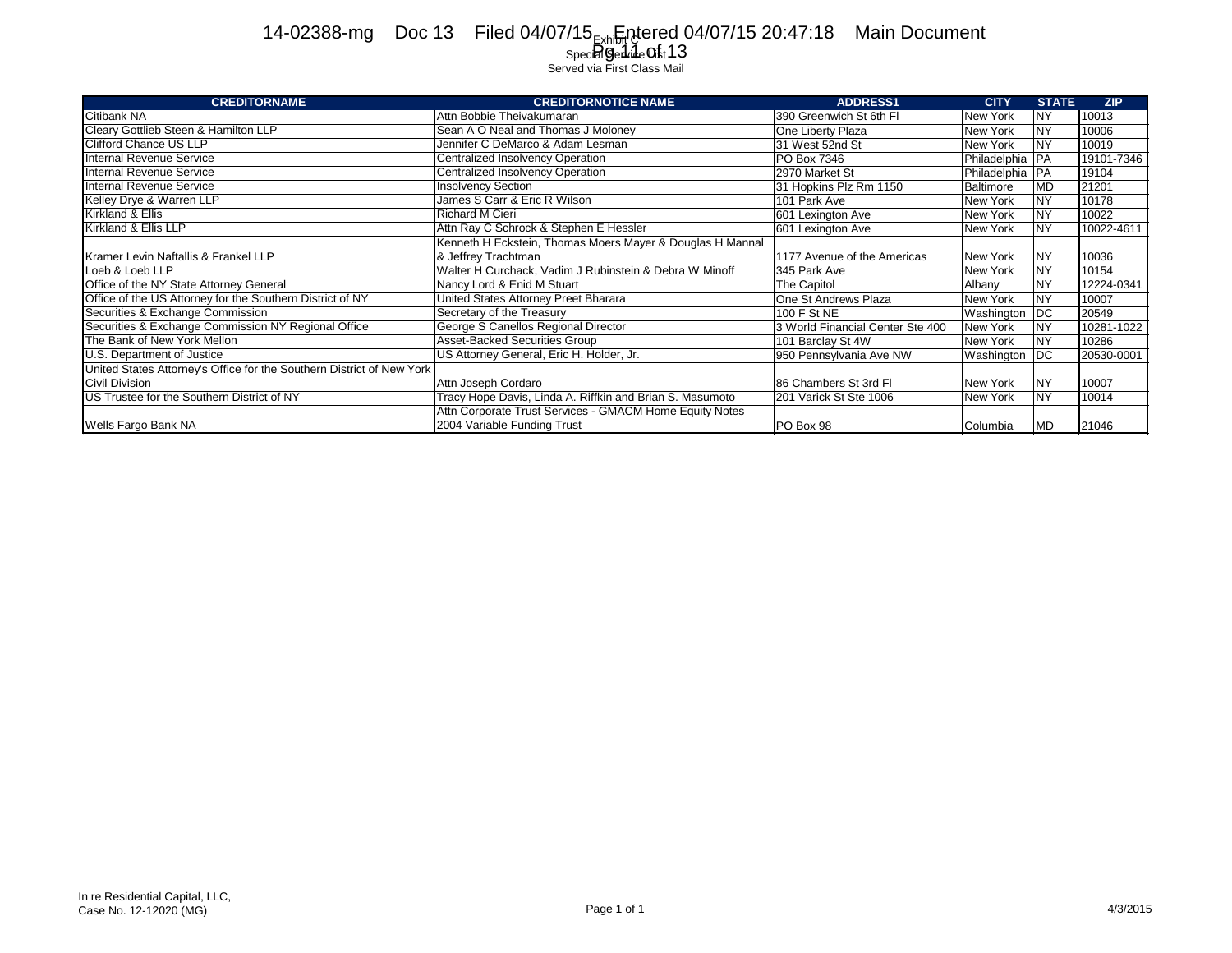14-02388-mg Doc 13 Filed 04/07/15 Entered 04/07/15 20:47:18 Main Document Pg 12 of 13

# **EXHIBIT D**